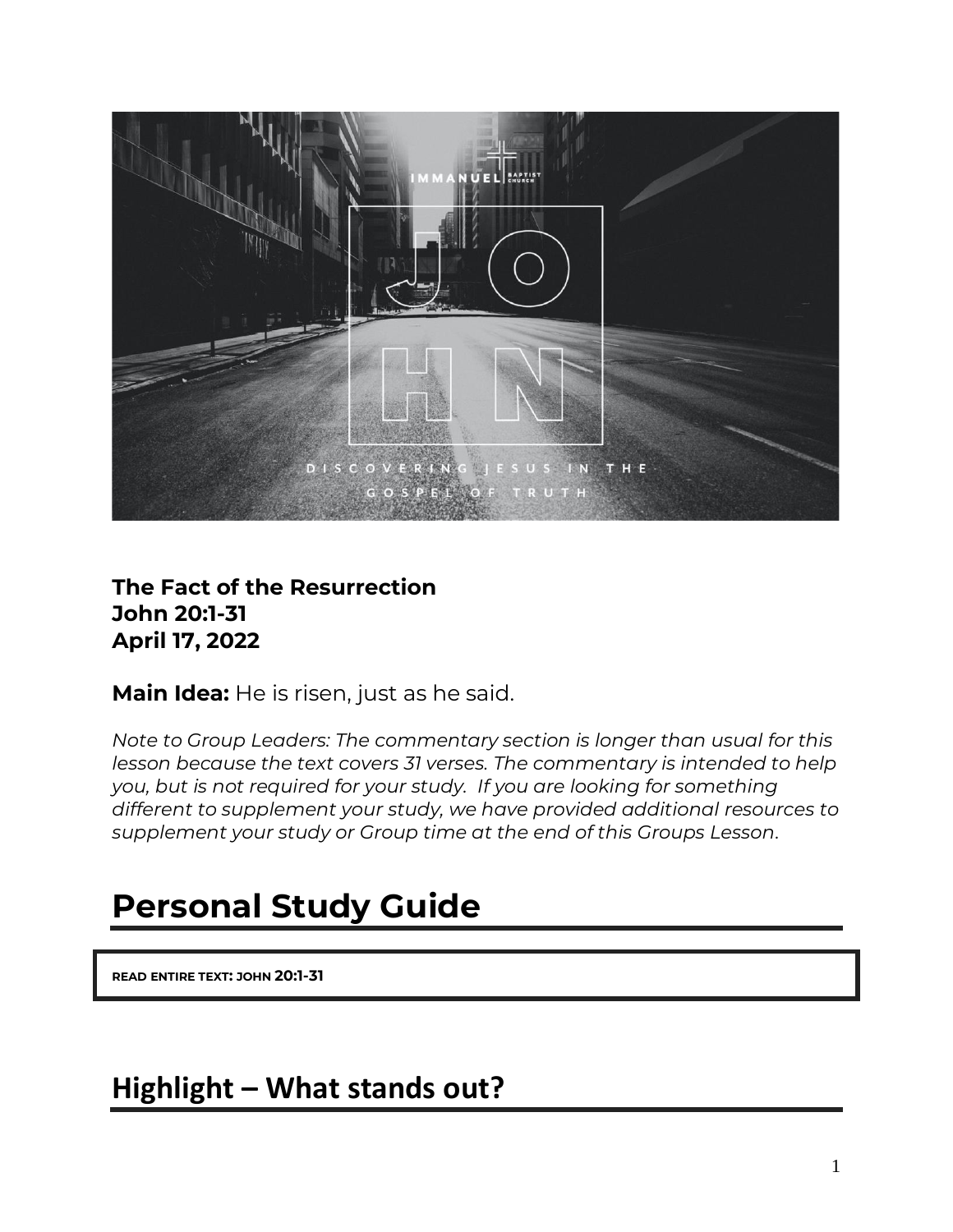- 1. Who sees evidence of the risen Jesus in our text? (4 people/groups)
	- 1) \_\_\_\_\_\_\_\_\_\_\_\_\_\_\_\_\_\_ 2) \_\_\_\_\_\_\_\_\_\_\_\_\_\_\_\_\_\_ 3) \_\_\_\_\_\_\_\_\_\_\_\_\_\_\_\_\_\_
	- 4) \_\_\_\_\_\_\_\_\_\_\_\_\_\_\_\_\_\_
- 2. How does each group/person initially respond? How do they feel?
- 3. What is the outcome for each group/person in their interaction with Jesus?
- 4. What else in the passage stands out to you?

## **Explain – What does this mean?**

1. The author uses the first ten verses and much detail to show us the empty tomb. Aside from making sure you know he's faster than Peter (see verses 4 *and* 8), why do the details about the empty tomb matter for ensuring people believe?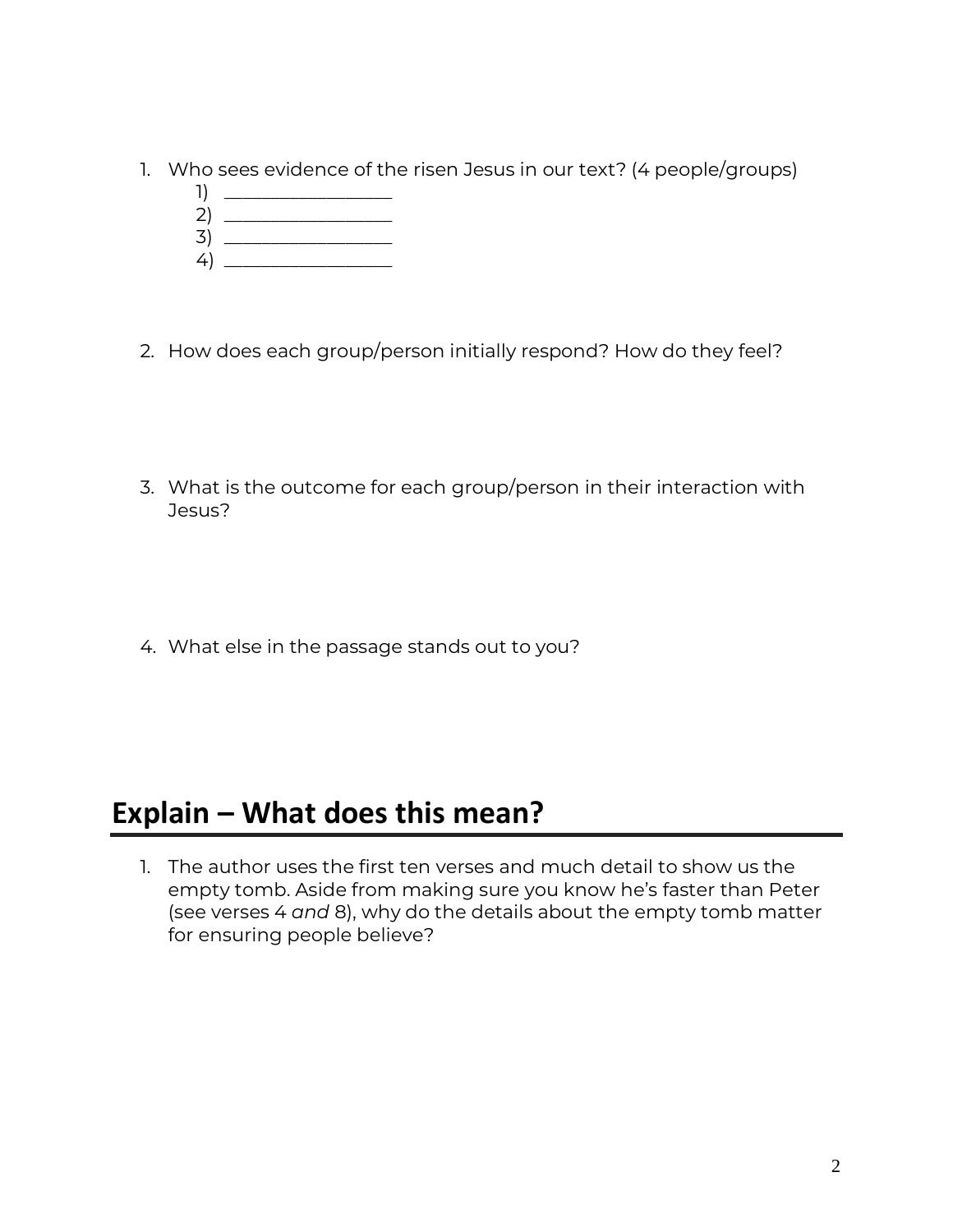Other passages about the tomb that may help:

- Matthew 28:11-15
- Luke 24:10-11
- Luke 24:21-24
- Deuteronomy 19:15

**The John commentary out of St. Helen's Church in London states that in "Jewish law the witness of two men establishes credible evidence (Deut. 19:15). Peter and John provide credibility concerning the empty tomb; John's record of what they saw is highly detailed, suggesting authenticity," especially when coupled with remaining testimony throughout this chapter and the other gospels. "This is important proof that the resurrection of Jesus was a physical, bodily resurrection, not just some kind of 'spiritual experience' or 'imagining' that the disciples were caught up in."**

2. In verse 17, Jesus gives Mary Magdalene a message for the disciples: "go to my brothers and say to them, 'I am ascending to my Father and your Father, to my God and your God.'" How is this different or the same from how Jesus spoke of the Father in John 14:20, 23, and 16:25-27? What is new?

3. Thomas says that he must see Jesus' wounds or he "will never believe" (verse 25). How has the need to see been a stumbling block for listeners throughout Jesus' ministry? On the flip side, where have people believed before seeing?

Stumbling block:

- Mark 8:11-13
- Luke 11:15-17
- John 2:18-21
- John 6:28-30

Faith without sight:

- John 4:46-54
- Matthew 9:20-22
- Luke 7:1-10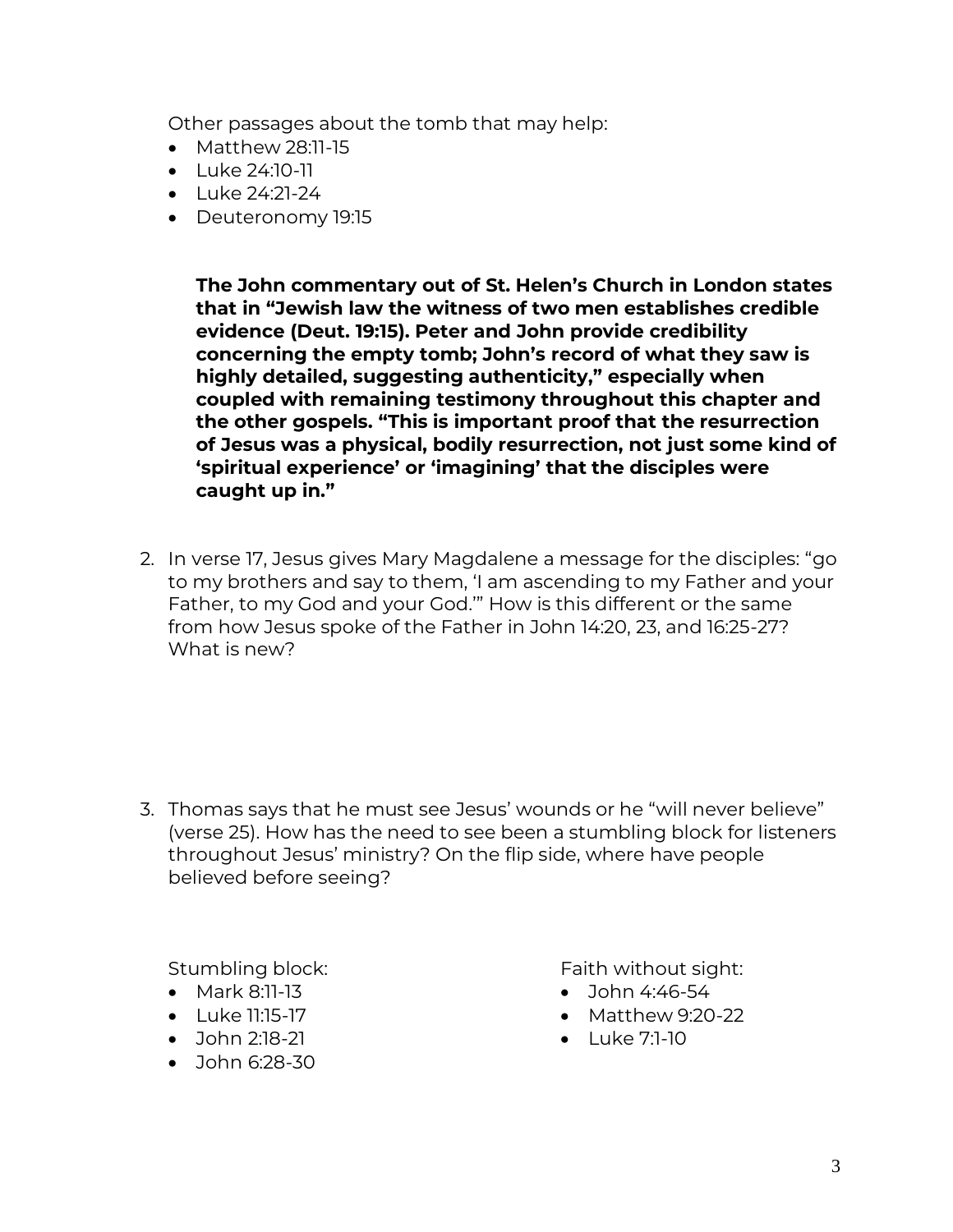4. If seeing signs is insufficient for belief, what is sufficient according to verses 29-31? Has this idea come up before?

## **Apply – How does this change me?**

- 1. Based on our discussion from Explain question 2, how does knowing God as *our* Father change us? How shall we now live in light of the hope and assurance we have in Christ?
- 2. When Jesus appears to the disciples in verses 19-21, he offers them his peace and then calls them to action, repeating his prayer from 17:18. How are we, as believers today, also called to this action?

## **Respond – What's my next step?**

1. Where or how might God be calling you to be sent?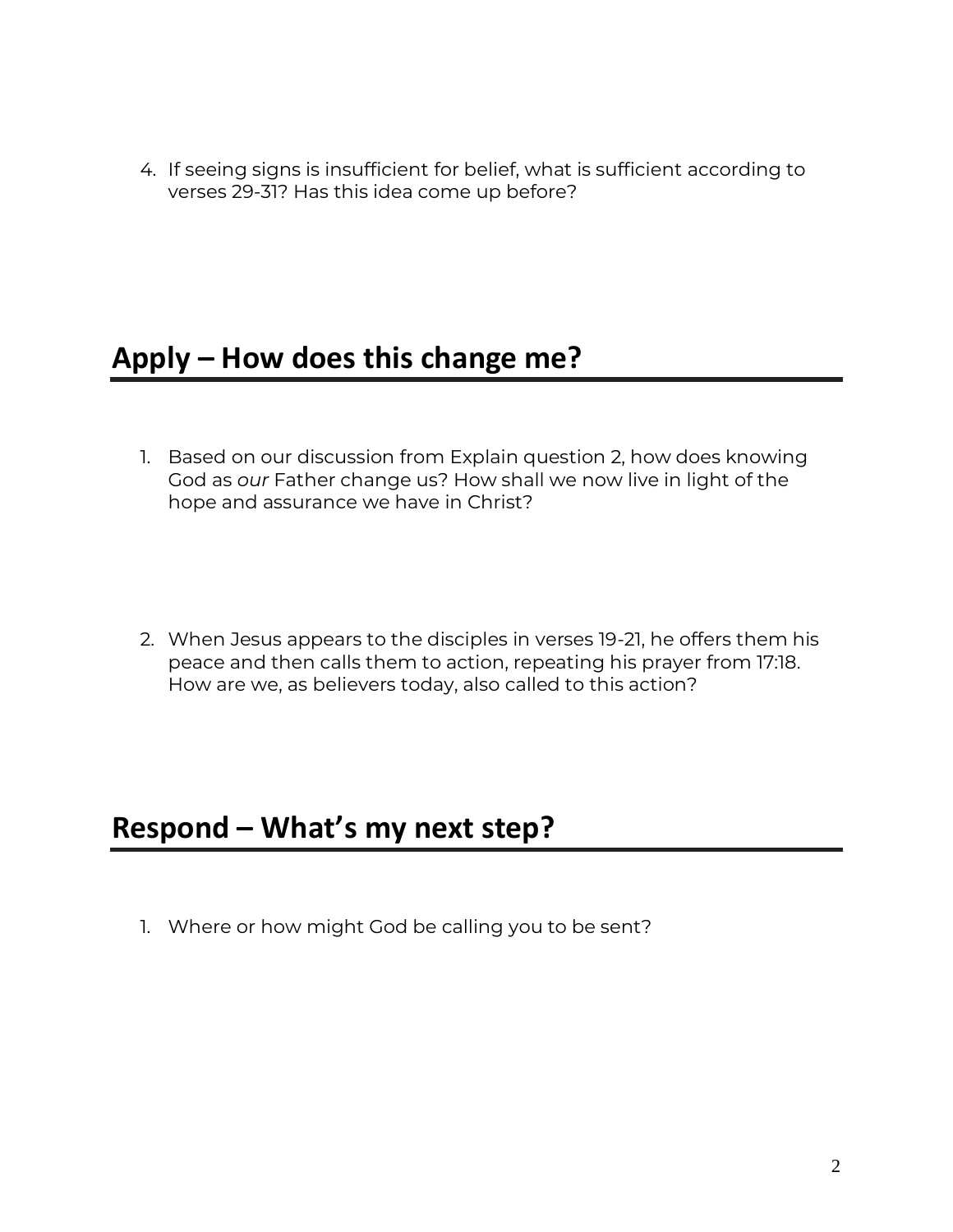2. Pray for unbelievers in your life, that God would change their hearts to belief even without seeing and that believers around them (including yourself!) would be faithful to speak truth to them.

### **Commentary**

#### *1. Peter and John at the empty tomb (20:1–9)*

**20:1**. It is remarkable that all four Gospels (*cf.* Mt. 28:1; Mk. 16:2; Lk. 24:1) introduce their respective resurrection accounts by specifying *the first day of the week*, rather than 'the third day' after the crucifixion (*cf.* 1 Cor. 15:3, 4), despite Jesus' passion predictions (Mk. 8:31 par.). The reason is disputed, but it may have to do with the desire to present the resurrection of Jesus as the beginning of something new.

John says the first approach to the tomb took place *while it was still dark, i.e.* early on Sunday morning. Mark specifies dawn; Luke says 'very early in the morning', and Matthew uses a complicated construction that probably means much the same (*cf.* Carson, *Matt*, pp. 587–588). If Mary Magdalene first approached the tomb alone, and then with other women (*cf.* discussion below, and notes on vv. 11–12), John's *darkness* may suggest that she went before dawn. Whether this is so or not, one is tempted to think that John emphasizes the darkness of the dawn because he is still using light/darkness symbolism (*cf.* notes on 3:2; 13:30): the darkness of the hour is the perfect counterpart to the darkness that still shrouds Mary's understanding.

Mary of Magdala (*cf.* notes on 19:25) is prominent in the first resurrection account of each of the four Gospels, but only here does she appear alone. It is quite uncertain how this report is to be reconciled with those in the Synoptics. Perhaps she went to the tomb alone (John), and then returned with some other women (Synoptics), right on the trail of Peter and the beloved disciple. If so, we are to think of her as becoming separated from the others after their arrival at the empty tomb (vv. 10–18). Many argue that the plural 'we' (v. 2) hints that Mary Magdalene was *not* alone on her first trip to the tomb (though other explanations for the 'we' are possible: *e.g.* Bultmann [p. 684 n. 1], rightly cites both Aramaic and Greek parallels where the plural is merely a mode of speech, without plural referent). Bernard (2. 262) argues that a Jewish woman in first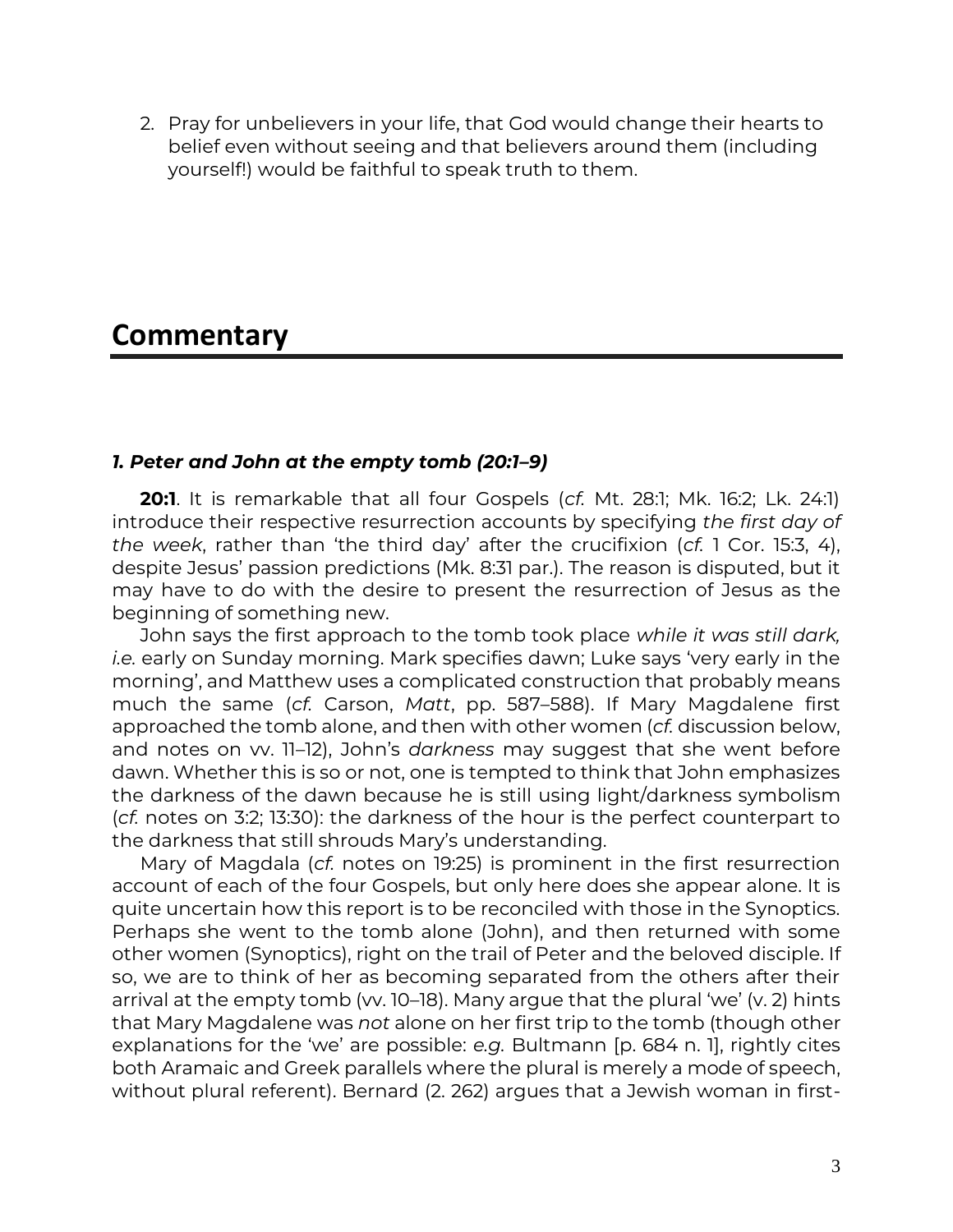century Jerusalem would not be likely to walk alone, in the dark, to a place of ceremonial dirt, a place of execution; but grief may breed courage as readily as cowardice. Certainly there are Gospel parallels where one Evangelist mentions two or more people while another Evangelist mentions only the most prominent, but on the whole it seems wiser to apply this principle to Mary's second trip to the tomb (assuming there were two trips) than to the first (*cf.* notes on vv. 11–12).

However this matter be resolved, it is worth recalling that the Synoptists, who mention several women at the tomb, agree in naming Mary Magdalene first. This probably reflects the early church's memory of the fact that she was the first person to see the resurrected Jesus. Her witness was not as greatly utilized in the primitive preaching as was that of, say, Peter, doubtless owing to the fact that a woman's evidence was not normally admissible in court (*e.g.* Mishnah Rosh ha-Shanah 1:8). The Evangelists have nevertheless taken pains to honour her, and thoughtful Christians will remember that God delights to choose what the world deems foolish to shame the wise, so that no-one may boast before him (*cf.* 1 Cor. 1:27–29).

Alone or (less probably) with others, Mary *went to the tomb and saw that the stone* [not actually mentioned before now] *had been removed from the entrance*. The text does not tell us whether she looked inside, but gives the impression she did not. Had she done so, the fact that it was *still dark* would have made the cave a very black hole indeed.

**20:2**. The robbing of graves was a crime sufficiently common that the Emperor Claudius (AD 41–54) eventually ordered capital punishment to be meted out to those convicted of destroying tombs, removing bodies or even displacing the sealing stones. John records no hint of the Jewish allegation that Jesus' disciples were the ones who stole Jesus' body (*cf.* Mt. 28:13–15), but the fact that such a charge could be levelled demonstrates that grave robbery was not uncommon. So it is not surprising that the sight of the removed stone prompted Mary Magdalene to draw the conclusion she did. In distress she ran to report her news to two of the most prominent of Jesus' disciples, to Peter and the beloved disciple.

The form of her report, 'They have taken *the Lord* (*ton kyrion*) out of the tomb …', is not yet a Christological confession of any significance (*cf.* further on vv. 11, 18, 28). Readers who have already meditated on v. 28 may nevertheless return to this spot and perceive, once again, how often the people in this Gospel speak better than they know.

**20:3–5**. Luke 24:12 mentions only Peter at the tomb. For that reason many see the mention of the beloved disciple as either inventive special pleading or a creation full of symbolism (briefly discussed below). Yet Luke 24:24 reports that Cleopas and his companion on the Emmaus road said that '*some* of our companions went to the tomb and found it just as the women had said': the plural should be given its natural force, and taken as confirmation of the witness of the Fourth Gospel.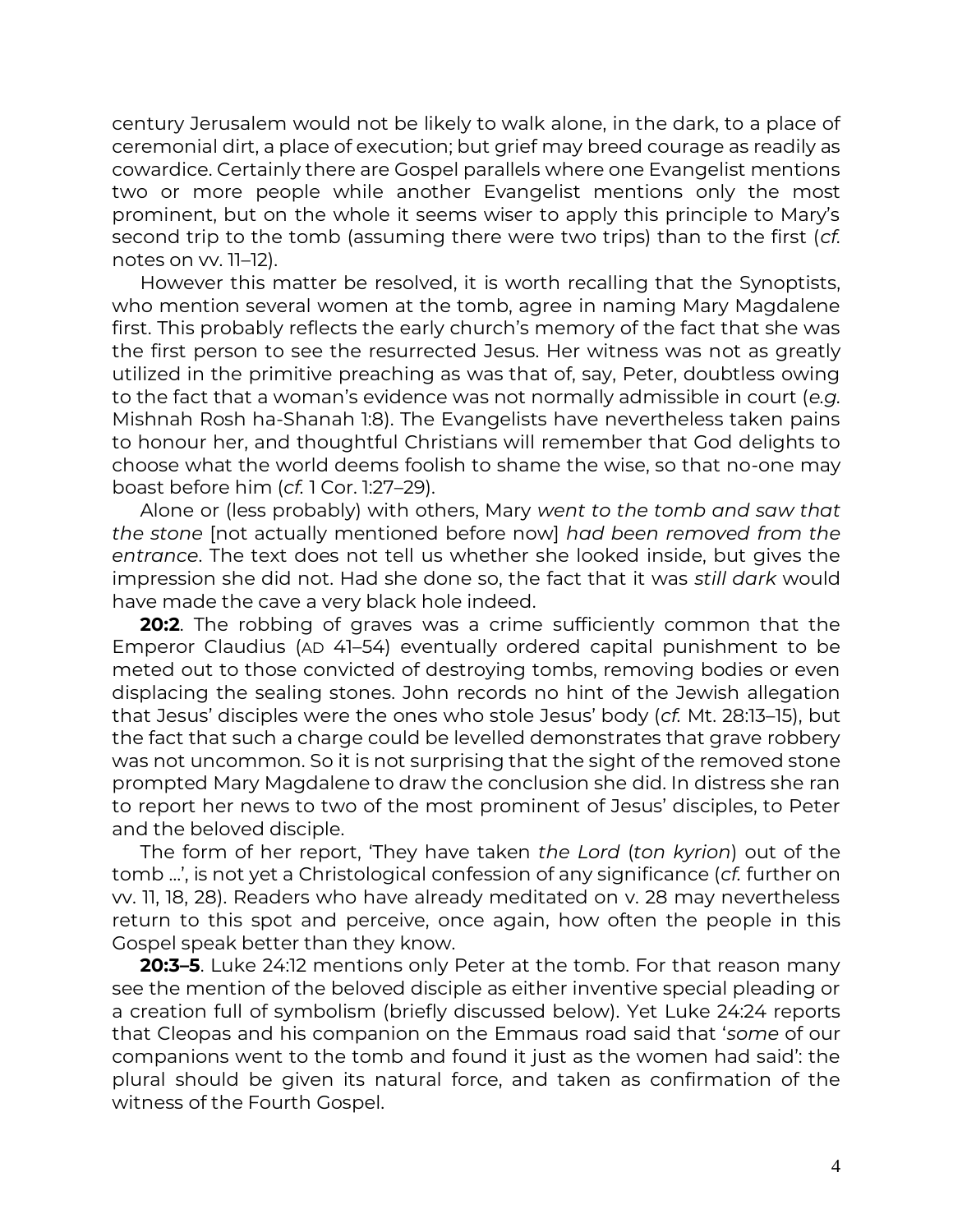As for the allegorical interpretations that have attached themselves to these verses, there is too little evidence to support any of them. There is no indication, for instance, that the description of the beloved disciple's fleetness of foot swifter than Peter!—is a veiled way of insisting that in the 'Johannine church' John must be accorded greater pre-eminence than Peter. In view of 13:12–17, even the suggestion is repulsive. Bultmann (p. 685) holds that Peter represents Jewish Christianity, and the beloved disciple Gentile Christianity: the Jewish church is first on the scene (Peter enters the tomb before John), but that fact gives no precedence since both stand beside the empty grave-clothes. Indeed, the eager faith of the Gentiles is greater than that of the Jews (the beloved disciple ran faster than Peter). There are no reliable indications in the text that John assigned such symbolic value to the two disciples. The ancient explanation for the swiftness of the beloved disciple is probably the correct one: he was younger than Peter, and arrived first. Because the entire narrative is designed to explain just how and when and to what degree faith in the resurrection of Jesus was achieved (*cf.* vv. 29–31), the details of the eyewitness are deemed important.

The beloved disciple *bent over and looked in* (*parakypsas blepei*). The expression is consonant with either a grave dug in the ground, or a cave tomb. That he *did not go in* requires us to think of the latter. He saw *the strips of linen* (*ta othonia*; *cf.* notes on 19:40) *lying there*, evidence enough that no-one had simply moved the body. Nor would thieves have been likely to leave behind expensive linen and even more expensive spices.

**20:6–7**. Peter may arrive second but, true to his nature, he impetuously rushed right into the tomb. He not only saw *the strips of linen lying there*, but also *the burial cloth* (*soudarion*; *cf.* notes on 11:44) *that had been around Jesus' head*. Apparently this could not be seen from the entrance: the flow of the passage from v. 5 to v. 8 suggests that John did not see the latter piece of cloth until he too entered the tomb.

This cloth *was folded up by itself, separate from the linen*. Clearly, John perceives these details to be important, but their exact meaning is disputed. Some have thought that the burial cloth still retained the shape of Jesus' head, and was separated from the strips of linen by a distance equivalent to the length of Jesus' neck. Others have suggested that, owing to the mix of spices separating the layers, even the strips of linen retained the shape they had when Jesus' body filled them out. Both of these suggestions say more than the text requires. What seems clearest is the contrast with the resurrection of Lazarus (11:44). Lazarus came from the tomb wearing his grave-clothes, the additional burial cloth still wrapped around his head. Jesus' resurrection body apparently passed through his grave-clothes, spices and all, in much the same way that he later appeared in a locked room (vv. 19, 26). The description of the burial cloth that had been around Jesus' head does not suggest that it still retained the shape of the corpse, but that it had been neatly rolled up and set to one side by the one who no longer had any use for it. The description is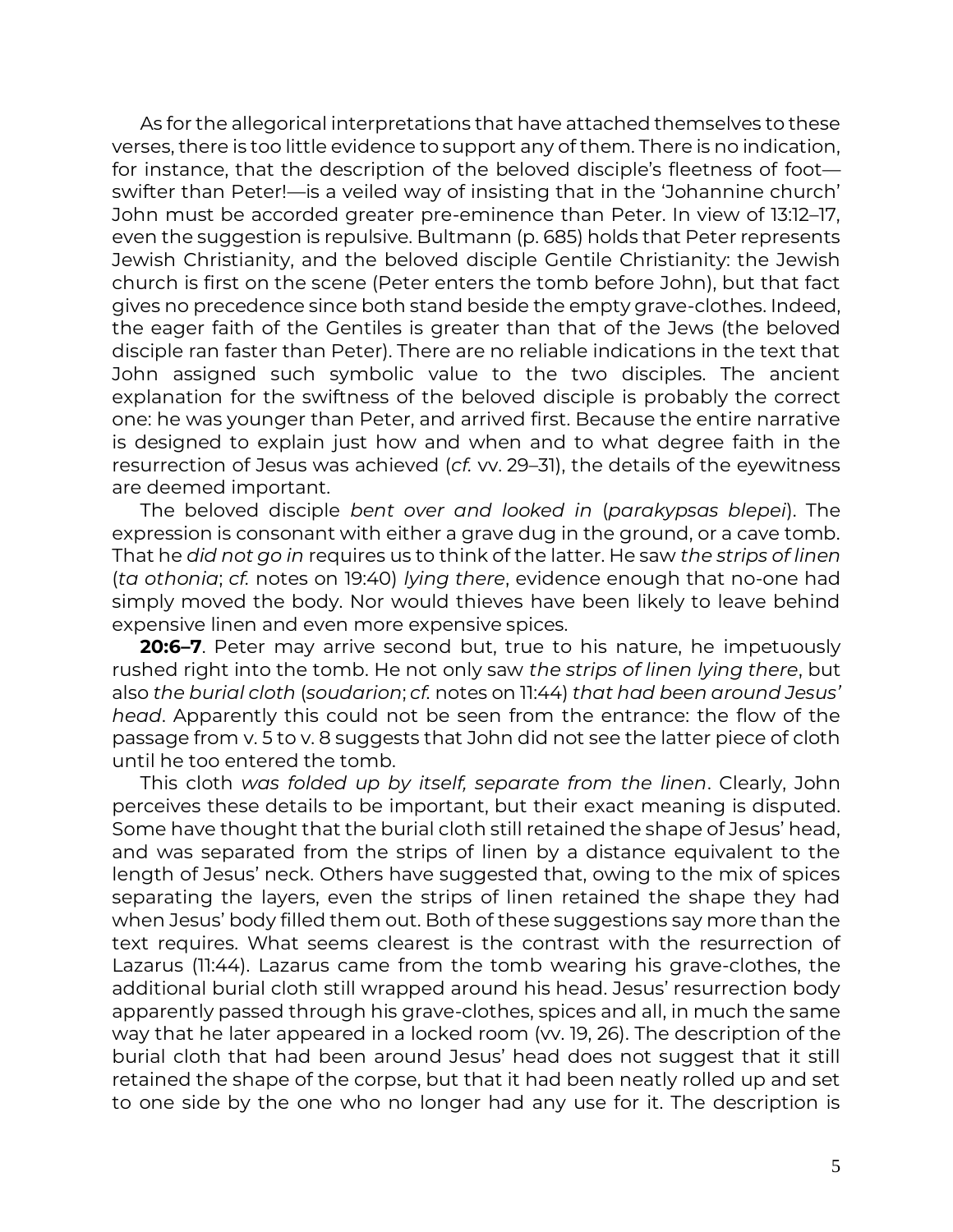powerful and vivid, not the sort of thing that would have been dreamed up; and the fact that two men saw it (v. 8) makes their evidence admissible in a Jewish court (Dt. 19:15).

**20:8**. Timid at first, the beloved disciple, doubtless emboldened by Peter, entered the tomb and saw the place where the Master lay—now nothing but linen grave-clothes and the additional burial cloth that had been around Jesus' head. With sudden intuition he perceived that the only explanation was that the Jesus who had been crucified, the Jesus who had so recently assigned him his mother, the Jesus who had been buried in this new tomb, had risen from the dead. The beloved disciple *saw and believed*—and thus the Evangelist introduces the themes of seeing and believing that reach their climax in v. 29.

Most of the early witnesses came to faith in Jesus as the resurrected Lord not because they could not find his corpse but because they found Christ alive; but John testifies that he came to such faith before he saw Jesus in resurrected form. And he took this step, not simply because the tomb was empty, but because the grave-clothes were still there.

But if the empty tomb did not receive great prominence in the earliest apostolic preaching (*cf.* 1 Cor. 15:3–7), New Testament writers nevertheless recognized the strategic importance of the empty tomb for both history and theology. Historically, the preaching and the rapid growth of the early church are alike unexplainable apart from an empty tomb. Even on the doubtful supposition that all the first Christians were dupes or hallucinating enthusiasts, the Jewish authorities, though they had every incentive to do so, could not come up with the body of the man whose execution they had organized. Theologically, the empty tomb rules out any re-interpretation of 'resurrection' that makes it indistinguishable from mere immortality. The empty tomb establishes that there was continuity between Jesus' pre-death body and his post-resurrection body. However transformed the latter was (*cf.* 1 Cor. 15:35ff.), its point of continuity with the pre-death Jesus did not lie exclusively at the level of Jesus' *personality*; it lay also at the level of Jesus' *body*. Much that is said in the New Testament about the Christian's ultimate hope (*e.g.* 1 Thes. 4:13–18; 1 Cor. 15) is incoherent if this point is not absorbed.

It is normally assumed that Peter did *not* at this time come to faith (though Bultmann, p. 684, insists that both disciples believed). Strictly speaking, the Evangelist does not tell us what went on in Peter's mind. The witness of the beloved disciple *may* not be designed to contrast his faith with Peter's unbelief; it *may* simply be the confession of his *own* faith. But the narrative reads more naturally if we assume that Peter did not at this time believe, and this is confirmed by the best text of Luke 24:12, which says that Peter 'went away, wondering to himself what had happened'. To speak of rivalry between the two men, however, not only goes beyond what this passage says, it is to fly in the face of the Fourth Gospel as a whole, where the two are presented as friends, not competitors.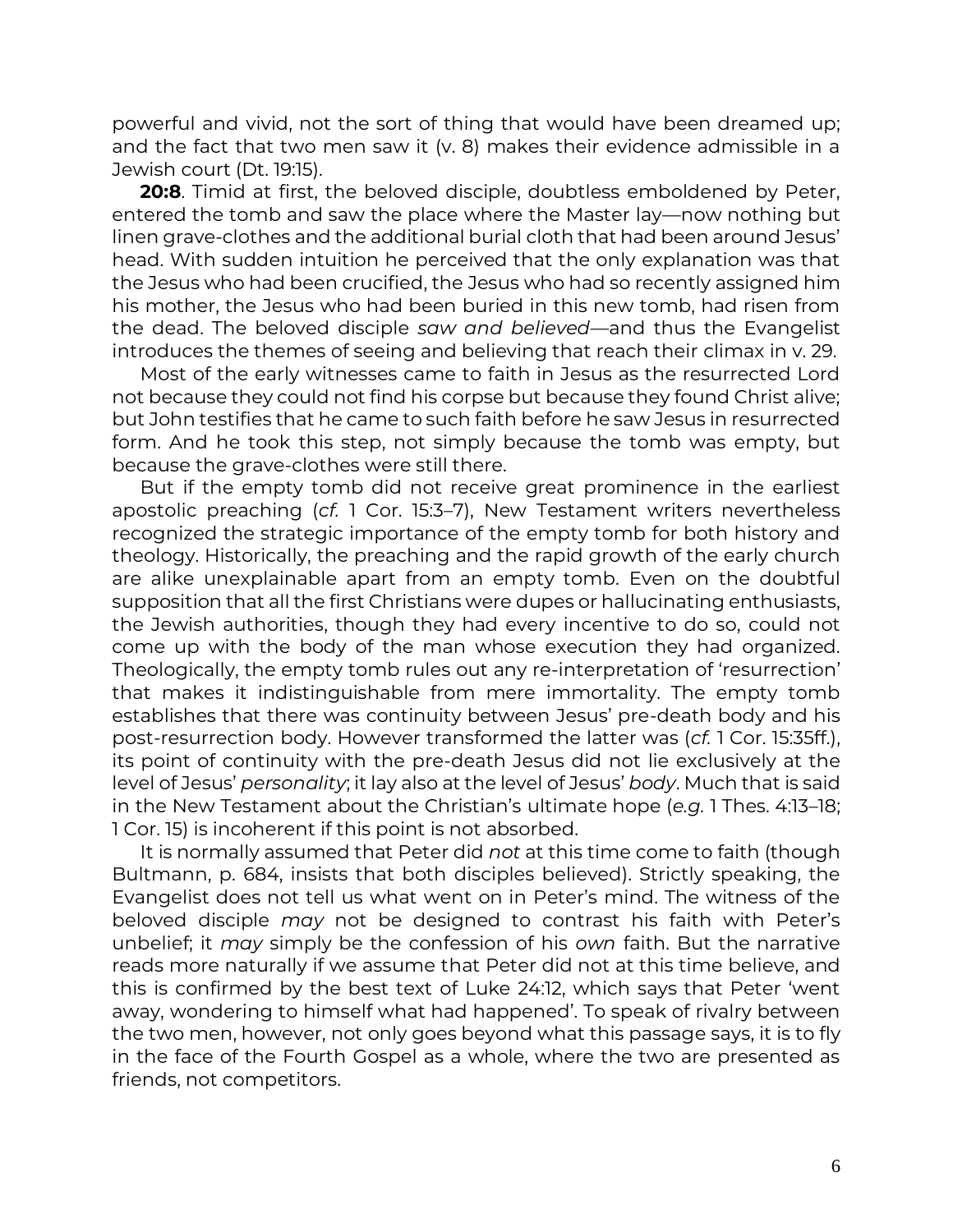Many have wondered why, if the beloved disciple at this time came to believe in the resurrection of Jesus, he did not actively witness to his faith amongst the other disciples. For some, this is sufficient reason for doubting the historicity of the early morning race to the tomb. Strictly speaking, however, the text does not say that the beloved disciple did *not* bear witness. More important, even if we assume he did, such witness was necessarily more tentative than that of the first reports of having actually seen the risen Jesus and even these reports were at first greeted with generous scepticism (Lk. 24:36). Or perhaps the beloved disciple thought it best to hold his peace until events had confirmed or destroyed his fledgling faith. Perhaps he was not all that far removed from Peter's pondering (Lk. 24:12).

**20:9**. Neither Peter nor the beloved disciple at this point understood *from Scripture that Jesus had to rise from the dead*. By the time John wrote that was no longer the case: the church had worked out a detailed understanding of the Old Testament by which to understand and explain the life, ministry, death and resurrection of their Lord (*cf.* 1 Cor. 15:3–7). At this point, however, the fledgling faith of the beloved disciple was grounded on what he had seen (and not seen!) in the tomb. The singular *Scripture* (*graphē*) may suggest that a specific Old Testament text is in mind (Sanders, p. 422, n. 3, suggests Ps. 16:10; Bruce, p. 386, thinks of Lv. 23:11 or Ho. 6:2), but it is also possible that it refers to the entire Scripture. The failure of the disciples to grasp the teaching of Scripture at this point is confirmed by similar patterns of belief and misunderstanding reported by Luke (24:25–27, 32, 44–47; *cf.* notes on 2:19–22).

#### *2. Jesus appears to Mary (20:10–18)*

**20:10**. This verse is transitional. On the one hand, Peter and the beloved disciple are dismissed: the two disciples *went back to their homes* (*apēlthon … pros autous*); *but Mary*, on the other hand—the mild adversative in v. 11 establishes a contrast—returned to the tomb. The expression rendered *to their homes* is not that of 19:27 (*eis ta idia*); here, the expression is roughly equivalent to the French idiom 'chez eux' ('at their own [place]').

**20:11–12**. Some have wondered why the beloved disciple did not at least share his faith with Mary, but there is no particular reason to think that their paths crossed after her initial announcement (v. 2). The reason Mary returned to the tomb is not given. Her sense of grief and loss may have driven her back there; or, as the sequel suggests, she may have been hoping to find someone who could enlighten her as to who took the body, and where they put it. Standing *outside* the tomb, she wept, and *bent over* (same verb as in v. 5) *to look into the tomb*—perhaps for the first time (*cf.* notes on v. 1).

Mary *saw two angels in white*, one at each end of the place where Jesus lay. How the tomb was configured to allow such an arrangement is uncertain. Several structures to accommodate the corpse were commonplace in the first century. Sometimes a kind of stone bench ran around the inside wall;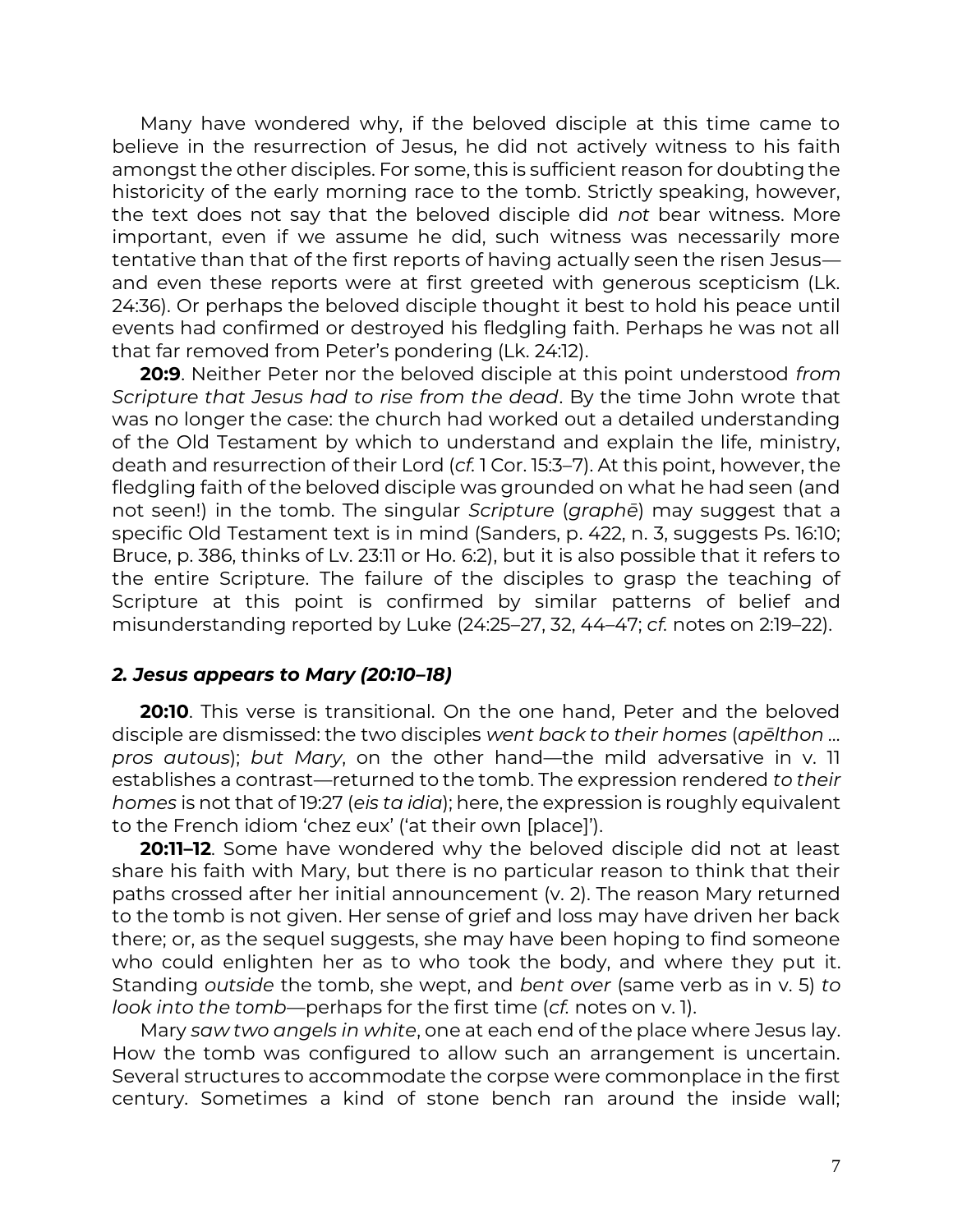sometimes a bench-arcosolium was cut out (a flat ledge under a recessed arch cut out of an inner wall); sometimes a *loculus* was cut out of the wall (a tunnellike burial chamber hollowed out of an inner wall, not unlike the Roman catacombs); a trough-arcosolium was a sarcophagus under a recessed arch. John's account rules out the *loculus*. The fourth-century descriptions of the uncovering of the tomb in the time of Constantine (*cf.* notes on 19:41–42) suggest a trough-arcosolium, but the descriptions are not entirely clear, and some have doubted that this particular structure was used before AD 70.

Whatever the structure, if this approach of Mary is to be collated with the visit of the women reported in the Synoptics, something must be said about these two angels; for they, not the grave-clothes, capture Mary's attention. Mark 16:5 reports a 'young man' dressed in white who appears to the women; Luke 24:4 describes two 'men' dressed in 'clothes that gleamed like lightning' who 'stood beside' the women; Matthew 28:2–3 says that an angel with the appearance of lightning and wearing a garment as white as snow rolled back the stone and frightened the guards, and later talked with the women. Notwithstanding contrary opinion, in all cases, including Mark, we are to think of angels, for the white garments or the shining white garments are a symbol for visitors from the heavenly realms (so, rightly, Beasley-Murray, p. 374). Angels regularly appear as human visitors in the Old Testament. In this case, they are not merely interpretative angels, as so often in apocalyptic literature, but evidence that God himself has been at work. The difference in number (one angel or two) is of a piece with Gospel variations in other narratives (*e.g.* Mk. 10:46–52 and Mt. 20:29–34). In any case, John's point is that this empty tomb cannot be explained by appealing to grave robbers; this is nothing other than the invasion of God's power.

**20:13**. In all four Gospels, the angels make some reference to the seeking of the women. On *Woman* (*gynai*), *cf.* notes on 2:4; 19:26. The question of the angels, *why are you crying*?, is not designed to elicit information. It is gentle reproof: by this time Mary should not have been crying. Her response shows she has still not transcended the explanation to which she had earlier gravitated (v. 2).

**20:14–15**. Probably we are to think that Mary suddenly becomes aware of someone else near the tomb, and turns to that person with the same intent to find out if anyone knows what has happened to Jesus' body. As so often in the resurrection narratives, Jesus is not immediately recognized. The couple on the Emmaus road were 'kept from recognizing him' (Lk. 24:16), and the long ending of Mark says he appeared to them 'in a different form' (Mk. 16:12); the disciples in the boat on the lake of Tiberias did not recognize the man on the shore (Jn. 21:4); Mary *did not realize that it was Jesus*. In this instance, it is possible that Mary was blinded by tears. Taken as a whole, however, the resurrection accounts provide a certain tension. On the one hand, Jesus' resurrection body can be touched and handled (v. 27; Lk. 24:39), bears the marks of the wounds inflicted on Jesus' pre-death body (Jn. 20:20, 25, 27), and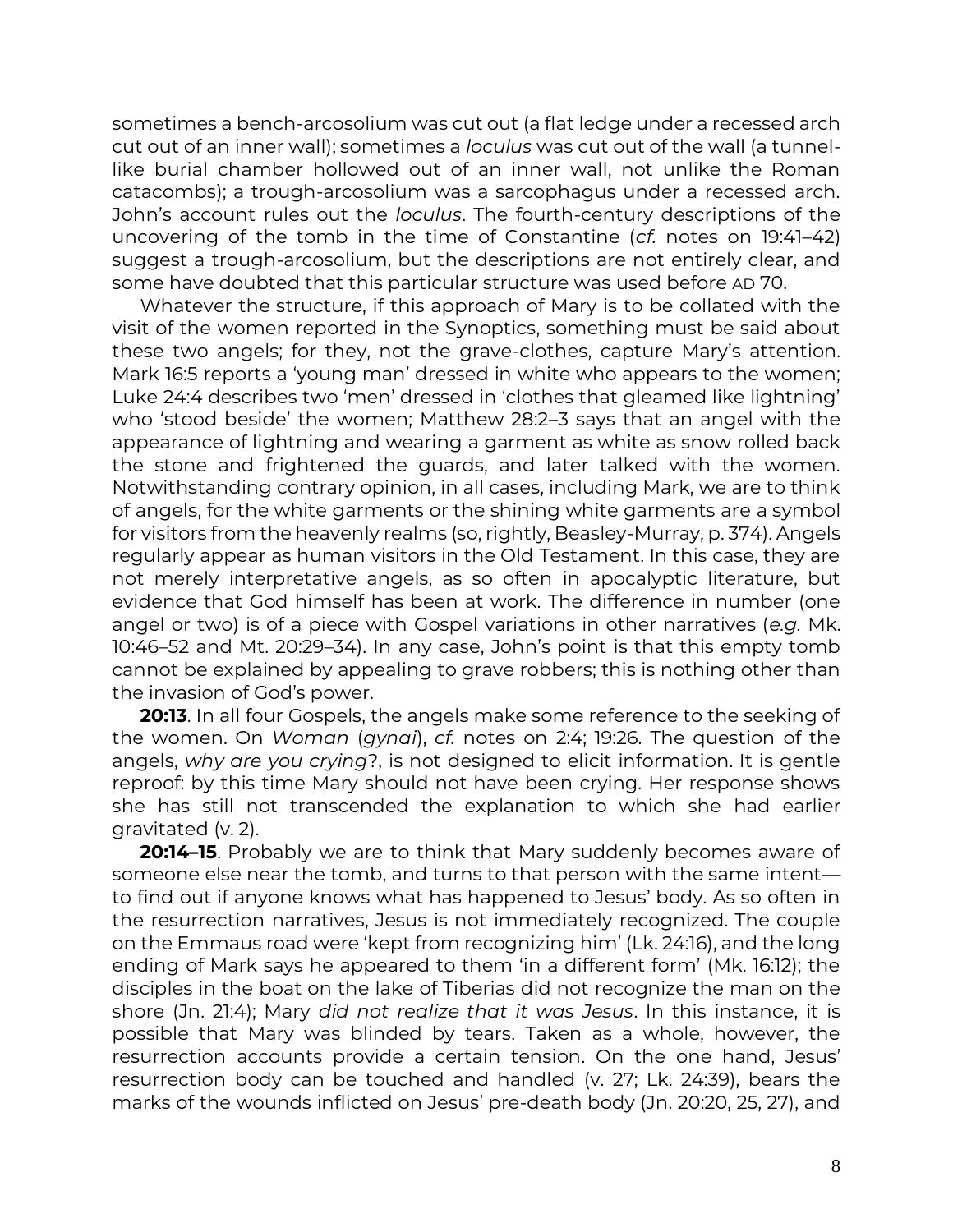not only cooks fish (21:9) but eats it (Lk. 24:41–43). On the other hand, Jesus' resurrection body apparently rose through the grave-clothes (Jn. 20:6–8), appears in a locked room (vv. 19, 26), and is sometimes not (at least initially) recognized. The closest we are likely to come to an explanation is 1 Cor. 15:35ff.

The stranger's approach is courteous: for *Woman, cf.* v. 13. Doubtless Mary takes his pair of questions to be the probing concern of a kind stranger. As she pondered them after the fact, she could not help seeing them in a different light (as John's readers must). The first (*why are you crying*?) becomes mild rebuke; the second (*Who is it you are looking for*?) becomes an invitation to reflect on the kind of Messiah she was expecting, and thus to widen her horizons and to recognize that, grand as her devotion to him was, her estimate of him was still far too small. The evangelistic implications for John's readers are transparent.

When first uttered, however, Jesus' words have only the most mundane meaning for Mary. She supposes him to be the gardener (*kēpouros*; *cf.* notes on 19:41): *kyrie* ('Sir') is a courtesy, not a confession of faith. Perhaps, she told herself, he had seen something—indeed, perhaps he had been involved in the moving of the body himself. If Mary thought him to be the gardener, she may have wondered if he had been under orders from the owner to remove the body of this executed criminal from the new tomb where it had been hurriedly placed. That she should offer to make the arrangements to fetch the body and give it a proper burial suggests she was a woman of some wealth and standing (as Lk. 8:2–3 attests).

**20:16**. Whatever the cause of her blindness, the single word *Mary*, spoken as Jesus had always uttered it, was enough to remove it. The good shepherd 'calls his own sheep by name … and his sheep follow him because they know his voice' (10:3–4). Anguish and despair are instantly swallowed up by astonishment and delight. Mary addresses him as she always has: *Rabboni*! an Aramaic word (*cf.* notes on 5:2) which John dutifully translates for his Greekspeaking readers (*cf.* notes on 1:38, 41, and Additional Note). It may not be the highest Christological confession (*cf.* v. 28), but at this point Mary is enthralled by the restored relationship, not contemplating its theological implications.

**20:17**. This verse belongs to a handful of the most difficult passages in the New Testament. The initial prohibition, *mē mou haptou*, can be taken several different ways: compare 'Touch me not' (AV), 'Do not hold on to me' (NIV) and 'Stop clinging to Me' (NASB). What meaning we choose turns on at least three variables: the force of the verb *haptomai* ('to touch', from which *haptou* derives), the significance of a present tense prohibition, and the relation of this prohibition to the succeeding clause. Unfortunately, the meaning of this second clause is even more disputed than the first, and the combination of difficulties breeds numerous interpretative permutations that cannot be canvassed in detail here. Four may be mentioned:

(1) Michael McGehee, supported by Porter (p. 356), has recently proposed that the word rendered *for* (*gar*) should be understood as an anticipatory *gar*,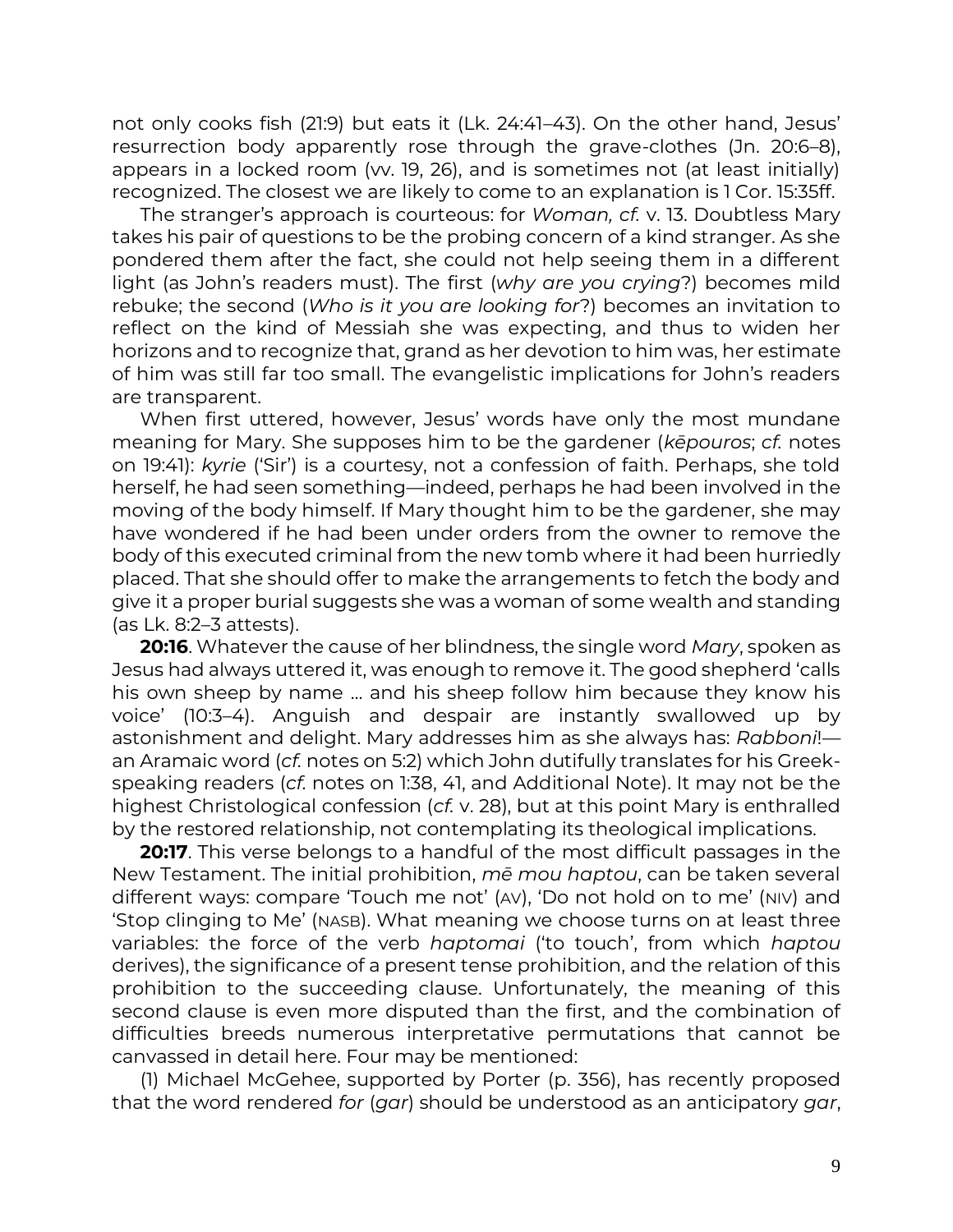more or less the equivalent of 'since', and linking its clause not with the one that precedes it but with the one that succeeds it. McGehee re-punctuates the verse and renders it, 'Don't cling to me. Since I have not yet ascended (*anabebēka*) to the Father, go to my brothers and tell them I am ascending (*anabainō*) to my Father and your Father …' Porter adds that the tenses of the two transliterated verbs, perfect and present respectively, properly understood, may confirm McGehee: 'I have not yet reached a state of ascension … I am in progress of ascending' (at the risk of over-translation). This cuts the prohibition off from the rest of the sentence, making it quite unnecessary to explain the prohibition in terms of the second clause.

Although this explanation has its attractions, it fails on two grounds. First, although anticipatory *gar* is not uncommon in classical Greek and is not unknown in hellenistic Greek, there is no certain example in the New Testament; and second, it leaves the initial prohibition, *Do not hold on to me* (however it is rendered) so free that one wonders what it is doing there. We are still not told *why* Jesus should insist on this prohibition, especially since it will be reversed in v. 27.

(2) Zerwick (§ 476) recognizes that the *gar* ('for') links the prohibition to something that succeeds it, but suggests that the words immediately after the *gar* are parenthetical—*i.e.* 'Do not keep hold of me, for (I am not yet ascended to My Father) go rather to My brethren and tell them …' More briefly, Jesus says, 'Let go of me *because* you must go to my brothers with a message.' This assumes that *gar* ('for') links a prohibition and an imperative, an extremely unusual combination. Moreover, the allegedly parenthetical remark simply does not read like a parenthesis. It would have helped Zerwick's case if it had been introduced by a concessive word like 'although': *e.g.* 'Do not keep hold of me, *for (although* I am not yet ascended) *etc*.'; but this is not the case.

(3) Increasingly, recent scholars have opted for a rather complex theological solution. The first step is to observe the difficulties on the very surface of the text. Brown (2. 992–993, 1011–1016), for instance, rightly notes that, at a superficial reading, the *for* clause explains *why* Mary is forbidden to touch or to cling to Jesus, even though Thomas is invited to touch him (v. 27): Jesus had not yet ascended when Mary approached him, but had apparently ascended (and returned?) by the time he had to deal with Thomas. Now either the very physical demonstration of 20:27 argues that Jesus had not yet at that point ascended, or, as Thüsing (pp. 265–266) argues, the appearances to Mary and to Thomas must have been of very different types. But if something as dramatic as the ascension has taken place between v. 17 and v. 27, why is it not mentioned? And why should being ascended make a difference? If Jesus *has* ascended between v. 17 and v. 27, the implication is that the disciples are permitted to touch Jesus after the ascension but not before—exactly the reverse of what might have been expected. If someone were to suggest that it is because of some substantial difference in the resurrection body after the ascension, it must be objected that this is the sheerest speculation.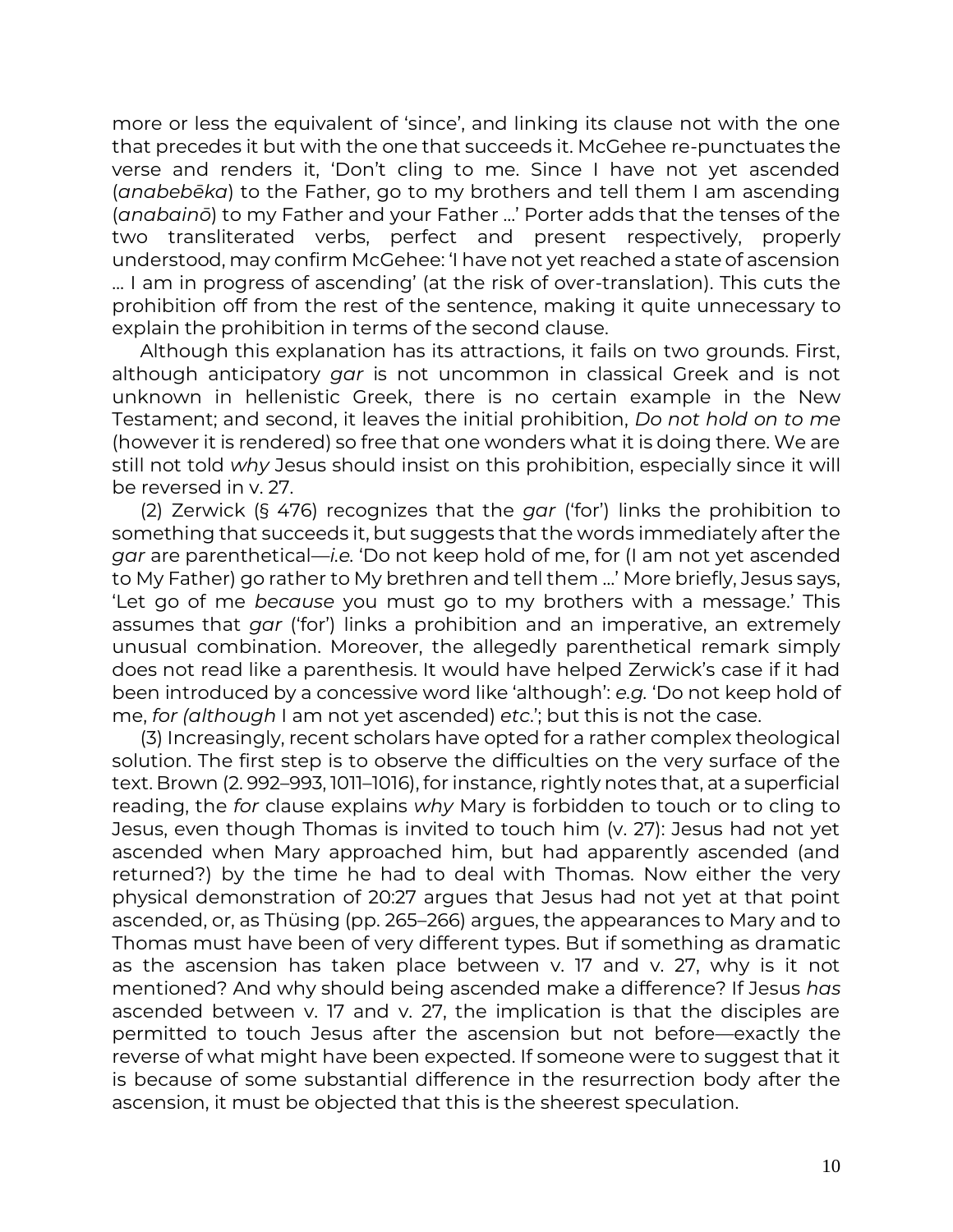Brown, then, followed by many others, attempts to resolve the issue by making allowance 'for John's technique. He is fitting a theology of resurrection/ascension that by definition has no dimensions of time and space into a narrative that is necessarily sequential' (2. 1014). He concludes:

Thus, in our opinion, the statement 'I am ascending to my Father' in 17b is not an exact determination of time and has no implication for the state of the risen Jesus previous to that statement. It is a theological statement contrasting the passing nature of Jesus' presence in his post-resurrectional appearances and the permanent nature of his presence in the Spirit. (2. 1014–1015)

This view is sometimes linked with the suggestion of Lagrange (p. 512) that *de* (normally 'but'; rendered 'instead' in NIV) does not apply to *Go* but to *I am returning* (*anabainō*, lit. 'I am ascending'). This has the effect of making *Go instead to my brothers and tell them* parenthetical, yielding the paraphrase: 'Stop touching me (or attempting to do so); it is true (*gar*) that I have not yet ascended to the Father but I am about to do so' (so Barrett, p. 566). The idea is that the resurrection has opened the door to a new, intimate, spiritual relationship between Jesus and his disciples. Physical contact is no longer the appropriate mode of personal contact, even though it is still possible to appeal to touch as proof of the reality of the resurrection and of the continuity between the historical Jesus and the risen Christ.

Despite some strengths, this explanation seems unlikely. It rightly understands that John thinks of the death and exaltation of the Son as, theologically speaking, one event. By his death, Jesus returns to the Father; his being lifted up on the cross is also his being lifted up to heaven. He is glorified in his crucifixion, but this is also the means of his return to the glory he had with the Father before the world began. But it is far from clear that John thinks that Jesus' death and exaltation took place at the same instant—any more than he thinks Jesus' death and resurrection took place at the same instant (*cf.* v. 1). Nor does he think the resurrection and the ascension took place at the same instant, if we are to judge by the Thomas episode. Brown's frank appeal to categories outside space and time raises questions about what John's first readers were to think. More importantly, because John's *not yet* is now made to bear the weight of a contrast between the 'passing nature of Jesus' presence in his post-resurrectional appearances and the permanent nature of his presence in the Spirit', we are forced to think of a concrete time for ascension after all, for the Fourth Gospel has repeatedly insisted that the Spirit will come only *after* Jesus has returned to the Father. Moreover, Lagrange's parenthesis is certainly not the most natural way to read the Greek text, and Barrett's rendering, rather unbelievably, treats that troublesome *gar* (NIV 'for') as a concessive: 'it is true' in his context really means 'although'. Above all, it is entirely unclear why Thomas should still be encouraged to touch, when Mary is so firmly repulsed. If this theological explanation were correct, the order of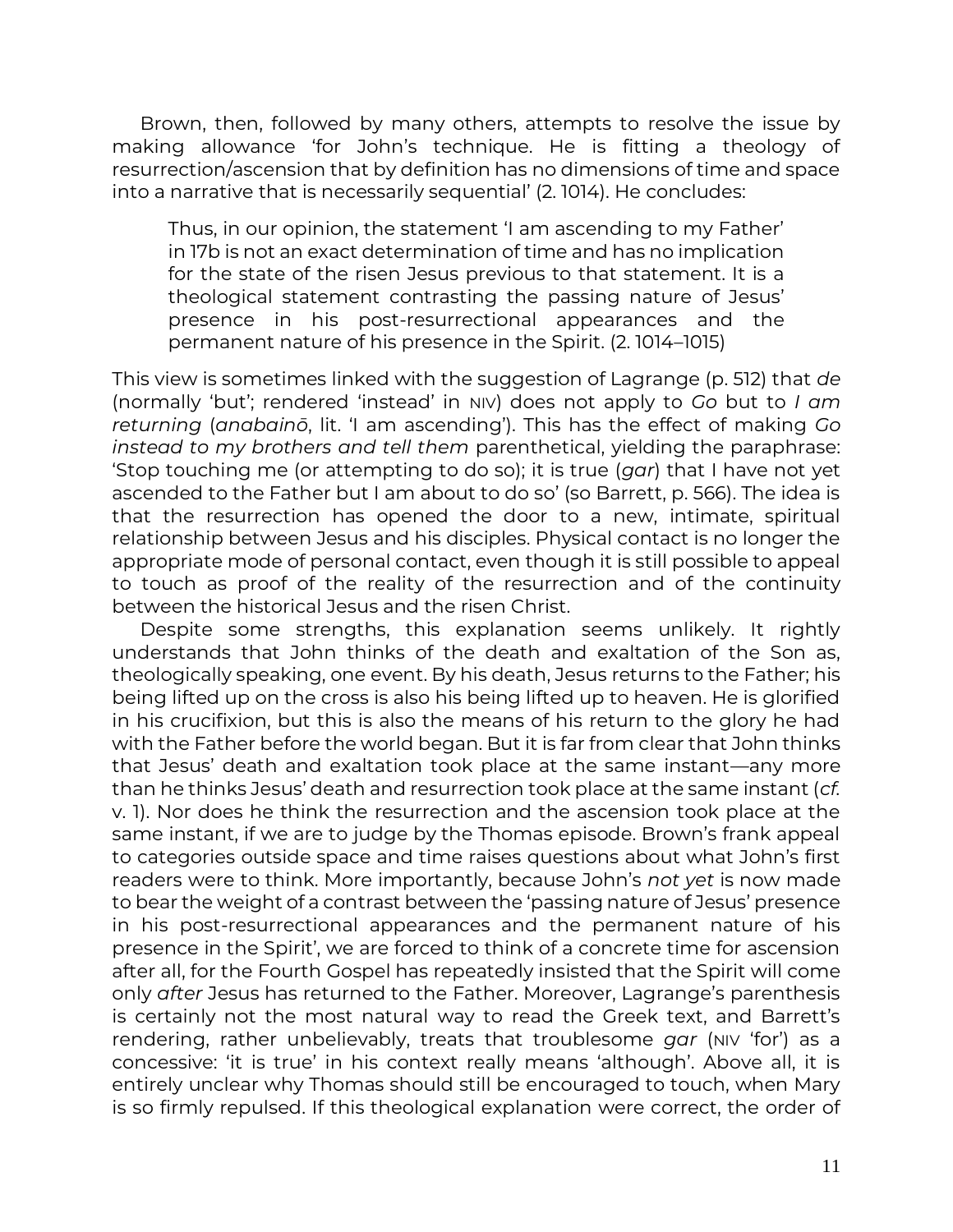the two narratives would have to be reversed. Finally, the natural reading of 20:29, with its contrast between seeing-believing and not-seeing-believing, presupposes that Jesus ascended *subsequently* to v. 28. Attempts to avoid this point are unconvincing.

(4) On balance, it seems best to opt for another fairly common explanation. Although a prohibition using the present imperative form (*mē mou haptou*) does not *necessarily* signal the stopping of something in progress, or the preventing of something being attempted (*cf.* Porter, ch. 7), it is commonly used in instances where contextual features show that is what is meant. The verb *haptomai* (often 'to touch') can refer to many kinds of physical contact, including clinging, seizing, holding. Probably Mary had fallen to her face and grasped him by the feet (*cf.* Mt. 28:9, where the verb is *krateo̅*). Moreover, if the suggestion of Lagrange is set aside, *I am ascending* is part of the message Mary is to convey, not part of the reason Mary should not cling to Jesus. And finally, the present tense *I am ascending* is no more problematic than the present tense in 10:18, 'I *lay down* [my life] of my own accord': in both cases it rather misses the point to ask with a straight face, 'Right away?'

The thought, then, might be paraphrased this way: 'Stop touching me (or, Stop holding on to me), *for* (*gar*) I have not yet ascended [NIV's "returned" is too weak] to my Father—*i.e.* I am not yet in the ascended state (taking the perfect *anabebēka* with Porter), so you do not have to hang on to me as if I were about to disappear permanently. This is a time for joy and sharing the good news, not for clutching me as if I were some jealously guarded private dream-come-true. Stop clinging to me, but (*de*) go and tell my disciples that I am in process of ascending (*anabainō*) to my Father and your Father.'

This makes the contrast between the prohibition to Mary and the invitation to Thomas easier to understand. Mary is told to stop, because her enthusiastic and relieved grasping of Jesus does not really comprehend what is transpiring. She now believes him to be alive, but has understood neither that he is not about to disappear, nor that he soon will. Thomas is told to touch, because he has not yet believed that Jesus has risen from the dead.

That Jesus is in process of ascending to his Father, on the way as it were, is in conformity with the significance of the ascension described in Luke 24:51; Acts 1:9–11. After his resurrection, Jesus appeared to his disciples many times, but he was not continually with them as in the days before his crucifixion. His abode, his habitat, was no longer this earth; in his 'spiritual body' (to use the language of Paul) he was no longer constrained as in 'the days of his flesh' (Heb. 5:7 AV), but was already glorified. It is a commonplace of the New Testament writers that in the wake of his resurrection Jesus was exalted to the right hand of the Majesty on high. But as long as his resurrection appearances continued, the disciples might expect him to show up at any time. His final departure was therefore dramatic and decisive, a kind of acted farewell, so that the finality of what was taking place might be clear. In that sense, in both John and Luke/Acts, Jesus is in process of ascending to the Father until the culminating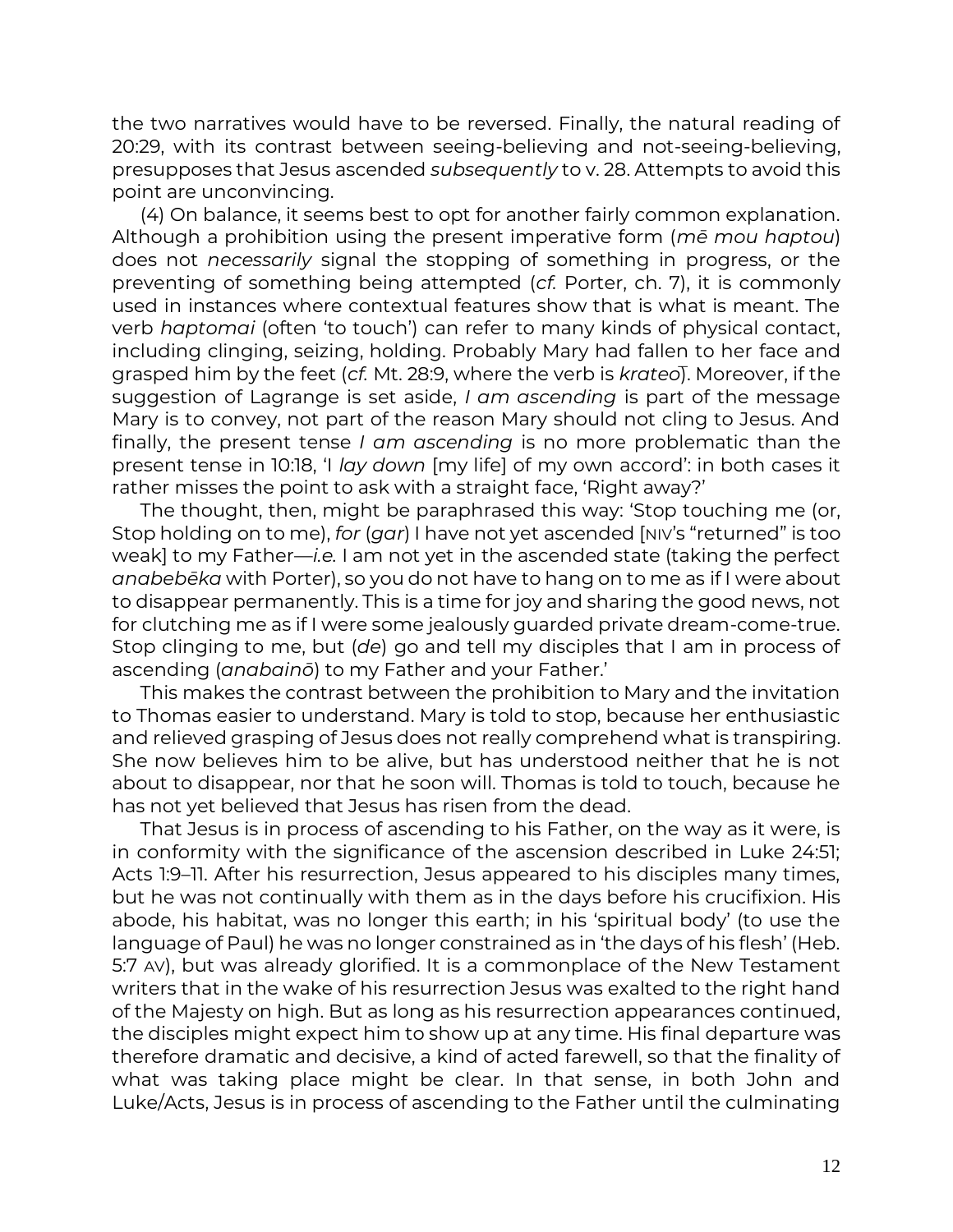ascension. To use John's language, Jesus is not at this point in the state of ascension: he is still in process. But the farewell discourse has made it clear that he must depart to prepare a place for them (14:2), to send the promised Paraclete (16:7), and ultimately to return to take them to be with him (14:3). John 20:17 is not the virtual replacement of the language of resurrection by the language of ascension, as some have thought, but the insistence that the resurrection is so tied to the ascension, to Jesus' return to his Father, that if Mary can accept the one she must be prepared to accept the implications of the other.

The message Mary is to convey to the disciples is more than the mere announcement that Jesus is in process of ascending: 'Go … to *my brothers* and tell them, "I am ascending (NIV, returning) to my Father *and your Father*, to my God *and your God*." ' Mary (unlike Dodd, *HTFG*, pp. 147, 324; *cf.* Mt. 28:10, 16) understands that these are not Jesus' physical brothers (as in 7:5), and goes *to the disciples* (v. 18). Because of Jesus' death/resurrection/exaltation, his disciples come to share in his sonship to the Father. The unique features of his sonship are of course presupposed (*cf.* notes on 1:12–13, 18; 5:19–30): the expressions *my Father and your Father* and *my God and your God* assume distance between Jesus and his followers, even as they establish links. But the emphasis here is on the shared privileges (*cf.* Rom. 8:15–16; Heb. 2:11–12, citing Ps. 22:22).

**20:18**. Mary of Magdala (*cf.* 19:25) did as she was told, not only announcing *I have seen the Lord!* but also telling them *that he had said these things to her*. The words *the Lord* still do not constitute a confession akin to that of Thomas (*cf.* notes on vv. 2, 15, 28). At this point Mary is simply identifying the one she saw in the garden with the Master they all knew, and knew to have been crucified. But she spoke better than she knew.

John does not tell us how the disciples responded, but there is no reason to think that they reacted any better than they did to the women's report of the empty tomb (Lk. 24:9–11).

**20:19**. Verses 19 and 20 have as their closest parallel Luke 24:36–42, also set on the evening of that first Easter day. How large a group is referred to by *the disciples* is not certain, but in the light of the circle at the last supper (made up of Jesus plus the Twelve, and then, after Judas Iscariot left, the Eleven), and in the light of the fact that Thomas is singled out as not having been present (v. 24)—though doubtless there were countless other 'disciples' less tightly connected with the Lord who were also not present—we should probably think of the Ten (*i.e.* the Twelve, less Judas and Thomas).

The *reason* the doors were locked was their *fear of the Jews*: the authorities had seen to it that their leader was executed, so it would have been relatively easy for them to pick off his followers had they decided to do so. But the *function* of the locked doors in John's narrative, both here and in v. 26, is to stress the miraculous nature of Jesus' appearance amongst his followers. As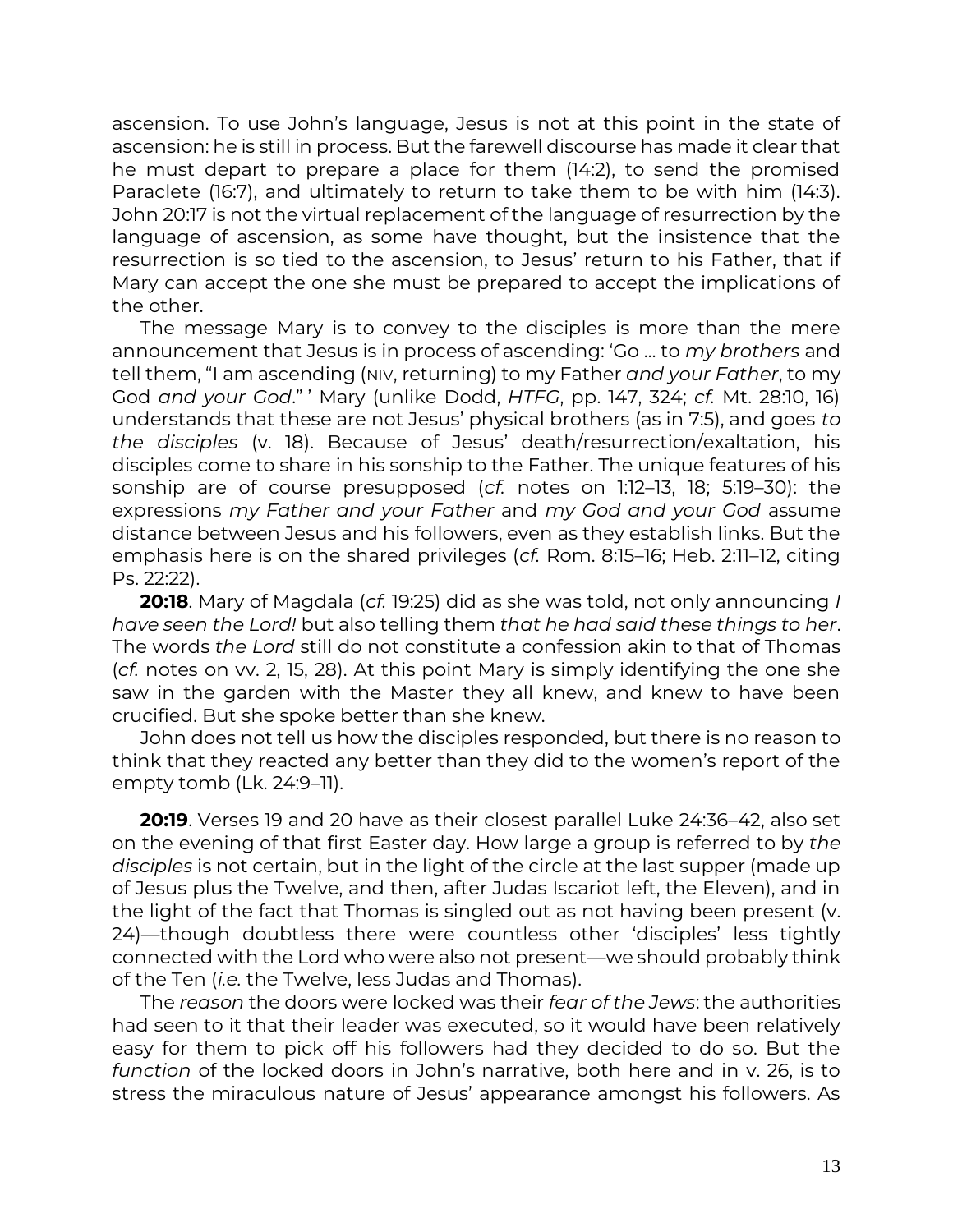his resurrection body passed through the grave-clothes (v. 6–8), so it passed through the locked doors and simply 'materialized' (*cf.* notes on vv. 14–15). It is tempting, with Bruce (p. 391), to find in this episode the inspiration for the practice of the early church, when it met together on Sunday evenings, to invoke Christ's presence with them in the words, *Marana tha*! ('Come, O Lord!', 1 Cor. 16:22b).

At one level, the greeting *Peace be with you!* is conventional, representing Hebrew *šâlōm 'ālêḵem*, still in use today. Indeed, perhaps when the disciples first heard the risen Lord utter it, they thought little of it, being so astonished and overjoyed that linguistic subtleties would elude them. But the repetition of the greeting (vv. 21, 26) would eventually prompt the reflective amongst them to recall that Jesus before the cross had promised to bequeath to them his peace (14:27; 16:33). Though a common word, *šâlōm* was also the embracing term used to denote the unqualified well-being that would characterize the people of God once the eschatological kingdom had dawned. Jesus ' "Shalom!" on Easter evening is the complement of "it is finished" on the cross, for the peace of reconciliation and life from God is now imparted … Not surprisingly it is included, along with "grace," in the greeting of *every* epistle of Paul in the NT' (Beasley-Murray, p. 379).

**20:20**. The doors might be shut, but Jesus proves that his appearance is that of the crucified Master, now risen from the dead: he shows them *his hands and side* (Lk. 24:39 adds his 'feet'), the parts of his body where the wounds or scars could be seen. Others who had been crucified, if somehow they had been raised, could have shown their feet and hands (*cf.* Additional Note); only he could show his side (*cf.* 19:32–35). Thus the disciples were forced to grasp what became a central confession of the church: the risen Lord is none other than the crucified sacrifice.

Temple (p. 366) reminds us that Jesus' wounds are his credentials to the suffering race of human beings. He cites the poem of Edward Shillito, 'Jesus of the Scars', published shortly after the savage butchery of the First World War:

*If we have never sought, we seek Thee now; Thine eyes burn through the dark, our only stars; We must have sight of thorn-pricks on Thy brow*, *We must have Thee, O Jesus of the Scars.*

*The heavens frighten us; they are too calm; In all the universe we have no place. Our wounds are hurting us; where is the balm? Lord Jesus, by Thy Scars, we claim Thy grace.*

*If, when the doors are shut, Thou drawest near*, *Only reveal those hands, that side of Thine; We know to-day what wounds are, have no fear*, *Show us Thy Scars, we know the countersign.*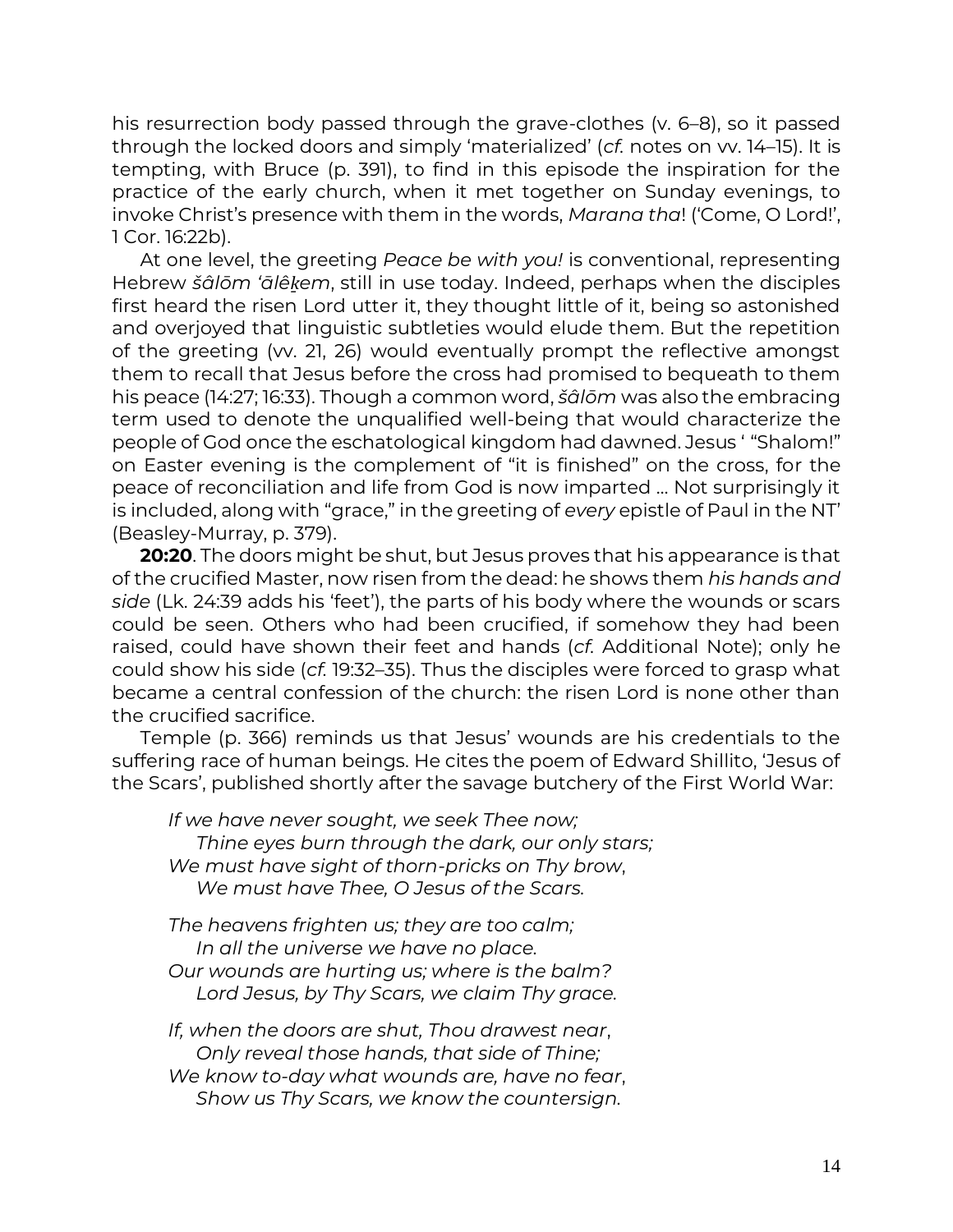*The other gods were strong; but Thou wast weak; They rode, but Thou didst stumble to a throne; But to our wounds only God's wounds can speak*, *And not a god has wounds, but Thou alone.*

*The disciples were overjoyed when they saw the Lord. He had come to them and turned their grief to joy, just as he had promised (14:18; 16:20–22).*

**20:21**. On the repetition of *Peace be with you!, cf.* notes on v. 19. Each Gospel includes a commission from the risen Jesus. This one builds on 17:18, 'As you sent me into the world, I have sent them into the world.' Here the verb used in the two clauses is not the same: 'As the Father has sent me (*apestalken*), I am sending (*pempō*) you'; but nothing should be made of the change, as if the clue to the verse lay in two kinds of 'sending'.

In recent years this verse has generated a storm of controversy amongst Christians concerned to think through the mission of the church. On the one side, the argument has gone like this: John 20:21 does more than draw vague parallels between Jesus' mission and ours. Jesus deliberately makes his mission the *model* of ours. Thus the church should define its task in terms of its understanding of *Jesus'* task. Since the latter manifestly included healing the sick, helping the needy and preaching the gospel to the poor (Lk. 4:18, 19; 7:22), our mission must do no less. The church's mission must not be restricted to evangelism and church planting; it embraces everything that we rightly do in imitation of Christ. We are to be both salt (a preservative function) and light (a revelatory function).

The other side objects that this neglects the Johannine context, which immediately introduces the centrality of the forgiveness of sins (v. 23). Jesus came into the world as the unique Lamb of God to take away our sins; he came as the incarnate Word; and such central features intrinsic to the sending of Jesus we cannot precisely emulate. Without wanting to deny the church's obligation to do good to all men, especially those of the household of faith, this side of the discussion finds v. 21 incapable of supporting the weight that is being placed on it.

Methodologically, both approaches to the text are faulty. To appeal to several verses from Luke to establish what is central to John's understanding of mission is indefensible. If this verse has specific content, it must be deduced from the immediate context, and especially from the matrix of themes connected with the 'sending' theme in the Fourth Gospel. Here it is the perfect obedience of the Son that is especially emphasized (*e.g.* 5:19–30; 8:29), an obedience that has already been made a paradigm for the relation of the believers to Jesus (15:9–10). Jesus was sent by his Father into the world (3:17) by means of the incarnation (1:14) with the end of saving the world (1:29); now that Jesus' disciples no longer belong to the world (15:19), they must also be sent back into the world (20:21) in order to bear witness, along with the Paraclete (15:26–27)—though obviously there is no mention of incarnation along the lines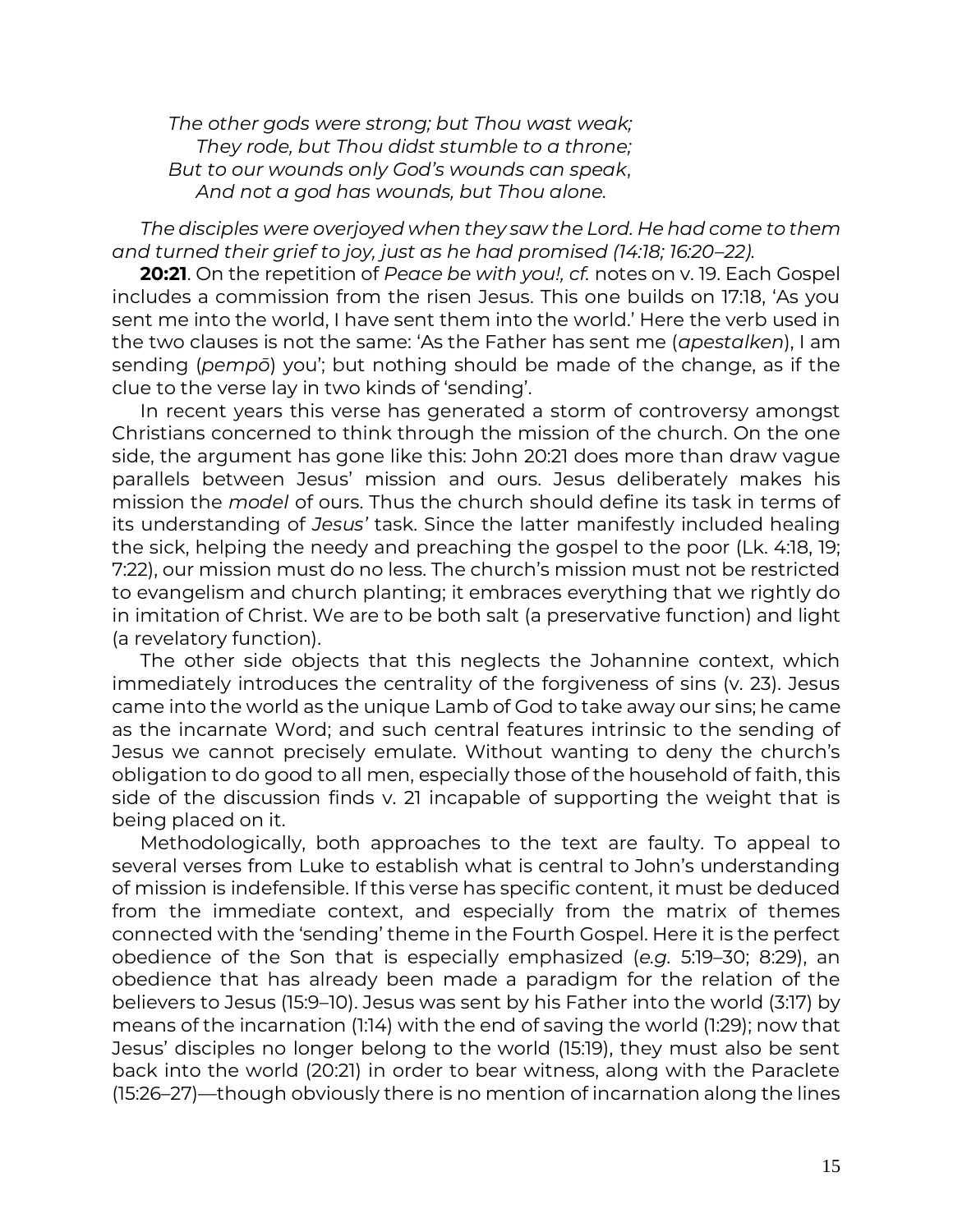of 1:14, and any parallel must be entirely derivative. In so far as Jesus was entirely obedient to and dependent upon his Father, who sealed and sanctified him and poured out the Spirit upon him without limit (1:32; 3:34; 4:34; 5:19; 6:27; 10:36; 17:4), so far also does he constitute the definitive model for his disciples: they have become children of God (1:12–13; 3:3, 5; 20:17), the Spirit has been promised to them (chs. 14–16) and will soon be imparted to them (*cf.* notes on v. 22), they have been sanctified by Christ and will be sanctified by God's word (17:17) as they grow in unqualified obedience to and dependence upon their Lord.

From a missiological point of view, such emphases must also be joined with similar study of the commissions reported in the other Gospels. There is sufficient comprehensiveness both here and elsewhere to make Christians aware that they never have an excuse to rest on their laurels, or to define their task too narrowly; perfect obedience to the Son, modelled on Jesus' perfect obedience, is as daunting a challenge as the command to teach others to obey *all* that Jesus has commanded (Mt. 28:20). At the same time, what is central to the Son's mission—that he came as the Father's gift so that those who believe in him might not perish but have eternal life (3:16), experiencing new life as the children of God (1:12–13) and freedom from the slavery of sin because they have been set free by the Son of God (8:34–36)—must never be lost to view as the church defines her mission. The reader is almost immediately reminded of these centralities by the reference to the forgiveness and retention of sins (v. 23), and by the stated purpose of the Gospel (vv. 30–31).

It is probably wrong to think of the disciples simply *replacing* Jesus now that he is returning to his Father. The perfect tense in 'As the Father has sent (*apestalken*) me' suggests, at the risk of pedantry, that Jesus is in an ongoing state of 'sentness'. Just because he ascends to his Father does not mean he is no longer the 'sent one' *par excellence* (*cf.* 9:7). Thus Christ's disciples do not take over Jesus' mission; his mission continues and is effective in their ministry (14:12–14). 'The apostles were commissioned to carry on Christ's work, and not to begin a new one' (Westcott, 2. 349–350; *cf.* Schnackenburg, 3. 324). And if, as has been argued throughout this commentary (*cf.* notes on 20:30–31), John is primarily writing to evangelize Jews and proselytes, the emphases in these verses, by spelling out the privileges and responsibilities of Christians, not only provide readers with an incentive to convert to Christ, but justify the evangelistic work being undertaken even as they read.

**20:22**. *And with that* (*kai touto eipōn*, lit., 'After saying this') links v. 21 with v. 22: the commission is thereby tied to the giving of the Spirit. But what exactly is meant by *Receive the Holy Spirit*? In part, the question is raised by the concern of some scholars to establish an appropriate link with the bestowal of the Spirit at Pentecost (Acts 2). But even for those whose views of Scripture do not prompt them to ask how two such diverse accounts have come down to us, let alone to harmonize them, there are, as we shall see, several notable problems within the text of John for those who are simply content to call this John's version of Pentecost.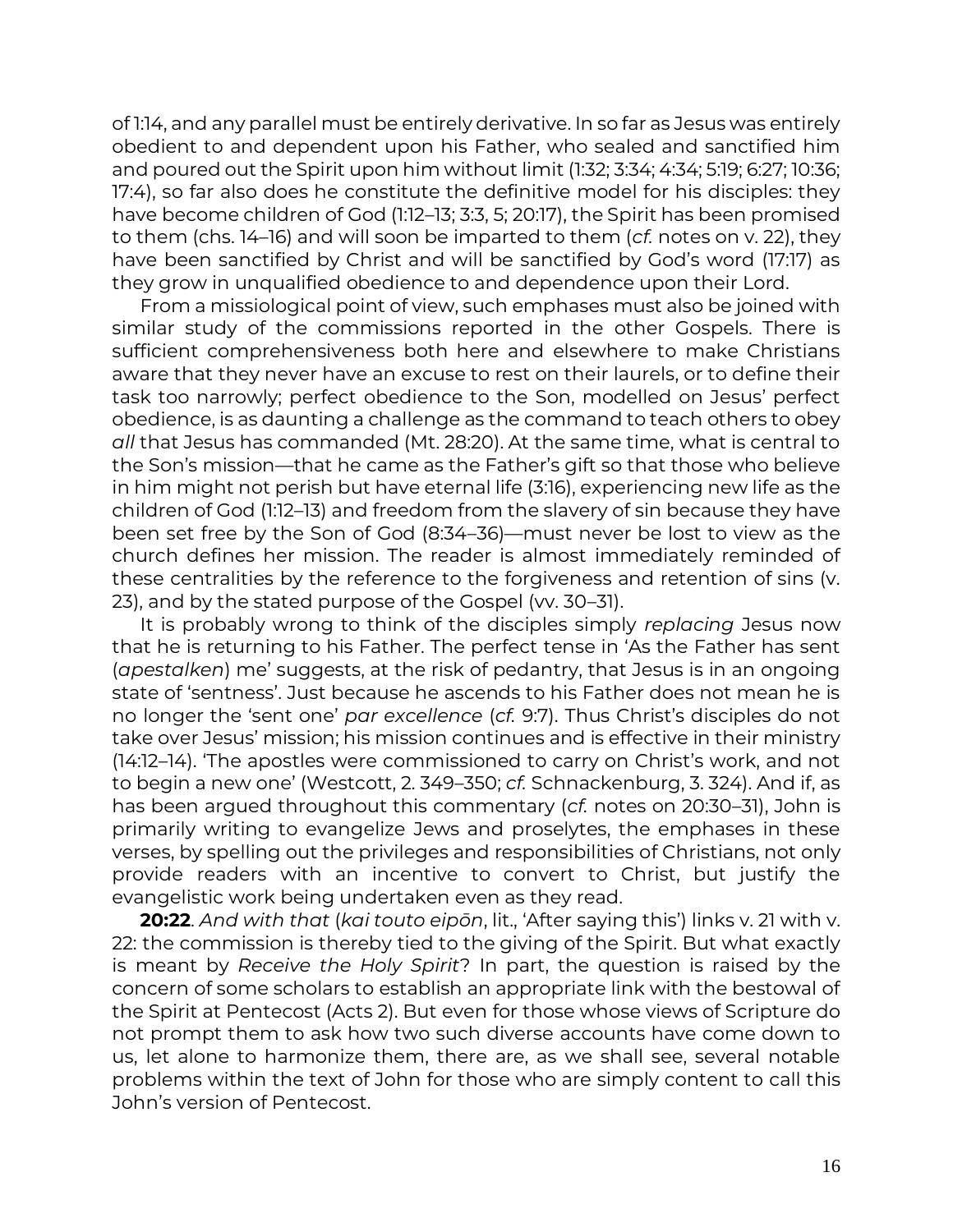Many solutions have been proposed, the most important of which are these:

(1) Since *pneuma hagion* ('Holy Spirit') is without the article, it has been suggested that, unlike the Paraclete promises and unlike Acts 2, it is not the personal Holy Spirit who is in view, but the impersonal breath of God, emblematic of power or spiritual gift (*e.g.* Johnston, p. 11). But it is precarious, not least in John, to distinguish the person from the power by appealing to the article. 'Spirit' is anarthrous in the second half of 7:39 (in the best texts), even though the word clearly refers to the personal Holy Spirit.

(2) Many take this as some sort of actual impartation of the Spirit, but define things in such a way as to allow room for Pentecost. For Calvin (2. 205), the disciples are here *sprinkled* with the grace of the Spirit, but not *saturated* with his full enduement of power until Acts 2. Westcott (2. 350–351) thinks power of new life is bestowed here, and power for ministry in Acts; Bruce (pp. 391–392) seems to favour the reverse. By appealing to the Targums (Aramaic paraphrases of the Hebrew Bible—both Neofiti and Onkelos) on Genesis 2:7, Wojciechowski proposes that by Jesus' exhalation the disciples received the gift of the word, including the gift of tongues, which was then not manifested until Pentecost. M. M. B. Turner<sup>12</sup> envisions two comings of the Spirit: John 20:22 as the complement and fulfillment of 17:17–19, and Acts 2 as the fulfillment of the Paraclete promises. Many others think of some sort of preliminary enduement in anticipation of Pentecost.

The difficulty with all of these views is threefold. First, although it is right to consider what bearing Acts 2 may have on the interpretation of John 20:22, these interpretations sound as if they are hostage to Acts 2. Second, since in John the promise of the Spirit turns on Jesus' return to his Father, a twofold coming of the Spirit somehow suggests that Jesus returned twice; or, less provocatively put, if Jesus finally returned to the Father only once (upon which the gift of the Spirit depends), what warrant is there for thinking the Spirit was bestowed twice? And third, how realistic is it to admit the proposed divorces between Spirit and Paraclete, power for ministry and power for life, and so forth?

(3) The most frequently espoused view today is that this verse is John's Pentecost, *i.e.* this is the promised endowment of the Spirit, and John knows no other (or if he does, he fails to hint at it). The Fourth Gospel has insisted that the coming of the Spirit is bound up with Jesus' glorification, which is tied to the 'hour' of the cross (7:37–39; 16:7). The hour has come; correspondingly, Jesus breathes on his followers and says, *Receive the Holy Spirit*. In terms of Johannine theology, this, it is argued, is as much as you could ask for. Moreover, that Jesus *breathed on them* is reminiscent of Genesis 2:7 and Ezekiel 37:9; this 'insufflation' (as the event is called) is the beginning of the new creation, the awakening of the dead. Further, this interpretation is often tied to the third interpretation of v. 17, discussed above: Jesus has ascended and thereby opened up a new relationship with him through the Spirit.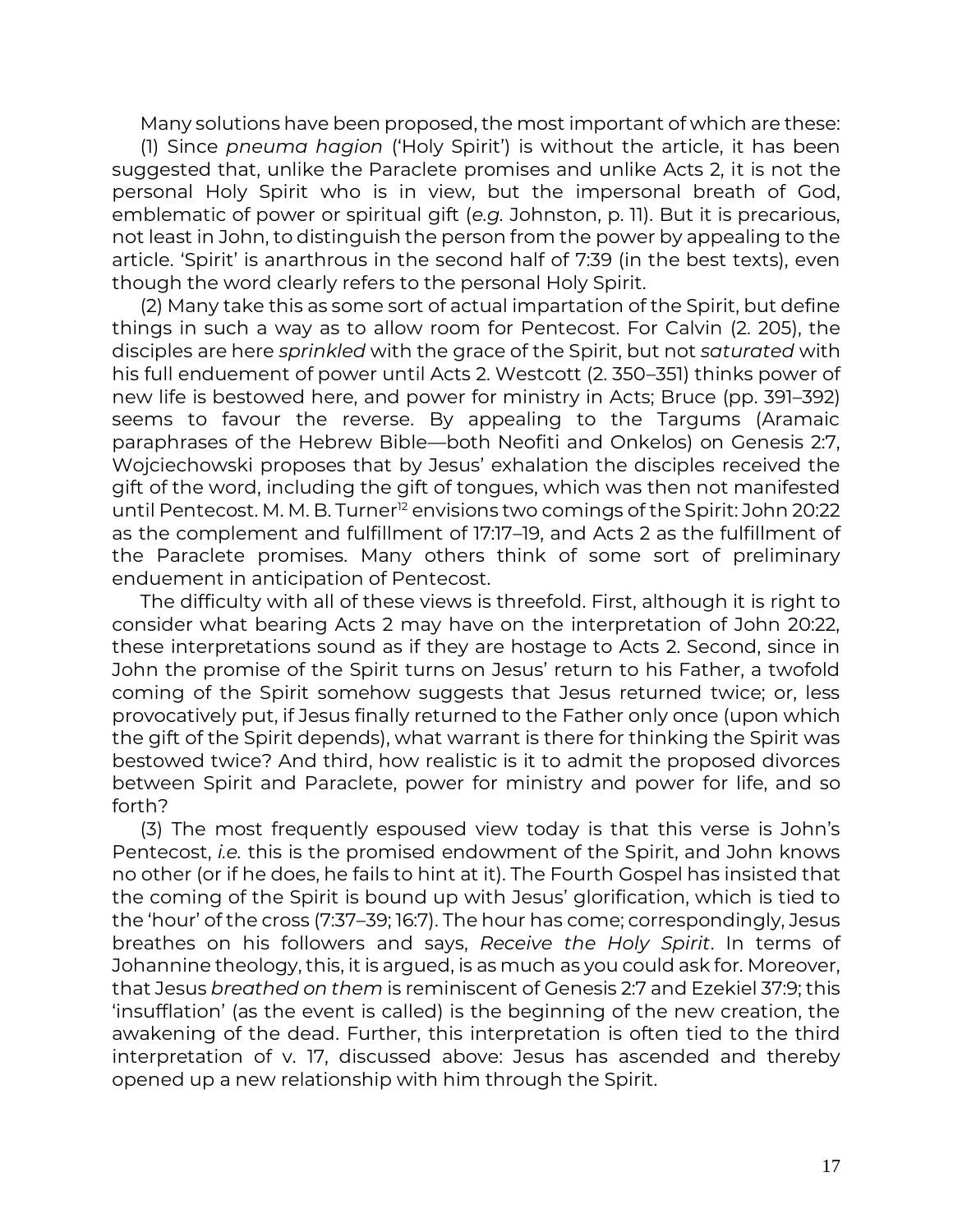Those who hold this view, and they are many, divide into two camps. The one says that all attempts at harmonization with Acts are futile—perhaps (as with Barrett) because Acts is given very low marks for historical reliability. The other camp (*e.g.* Beasley-Murray, pp. 380–382; Burge, pp. 114–149) argues that John knows about Pentecost, but chooses to write it up this way, in close temporal connection with Easter, because of his peculiar theological vision that tightly ties the descent of the Spirit to Jesus' death/exaltation. Luke himself, of course, connects the gift of the Spirit with the exaltation of Christ (Acts 2:32–33); John's theological structure demands that he move the gift of the Spirit back from Pentecost to Easter, implicitly '*including the story of the Ascension in the Easter narrative*' (Beasley-Murray, p. 382, emphasis his). John's account, in other words, is theological but not chronological, and thus there is no question of two bestowals of the Spirit, one at Easter and the other at Pentecost. The fourth Evangelist's central theological vision, not to mention the fact that, unlike Luke, he wrote only one volume, not two, has determined these choices.

Though attractive in many ways, this interpretation faces more problems than are commonly recognized. Because countervailing evidence is often simultaneously support for the fourth view, it seems best to articulate that view and then marshal the evidence.

(4) Theodore of Mopsuestia, whose exegesis, admittedly, varied from the brilliant to the heretical, argued that v. 22 is to be regarded as a symbolic promise of the gift of the Spirit later to be given (*i.e.* at Pentecost). Although his view was condemned at the fifth ecumenical council at Constantinople in AD 553, and is usually given short shrift today, much can be said in its favour. (*Cf.* further, Carson, pp. 140–144.)

(a) Despite most of our English versions, the text does not say 'he breathed *on them*' but simply 'he breathed' or, perhaps, 'he exhaled' (*enephysēsen*). The lexica give as the meaning of the verb (*emphysaō*) 'he breathed in' or 'he breathed upon', but actual usage outside the New Testament (this is the only place it occurs within the New Testament) does not encourage the view that the preposition 'in' or 'upon' was part of the meaning of the verb itself. In its dozen or so uses in the LXX, for instance, there is always some additional syntactical structure to carry this prepositional force wherever it is needed. Thus in Genesis 2:7 LXX, 'he breathed into his face the breath of life' is the verb + accusative substantive (*enephysēsen eis to prosōpon autou pnōn zōēs*). The structures may vary: *e.g.* verb + dative object; verb + preposition *epi* + accusative substantive. Even in the one passage where no such structure is found in the clause itself, it is understood from the parallelism with the previous clause: in *Wisdom* 15:11, the idolator fails to know the one who formed him

and inspired *him* with an active soul and breathed [*into him*] a living spirit.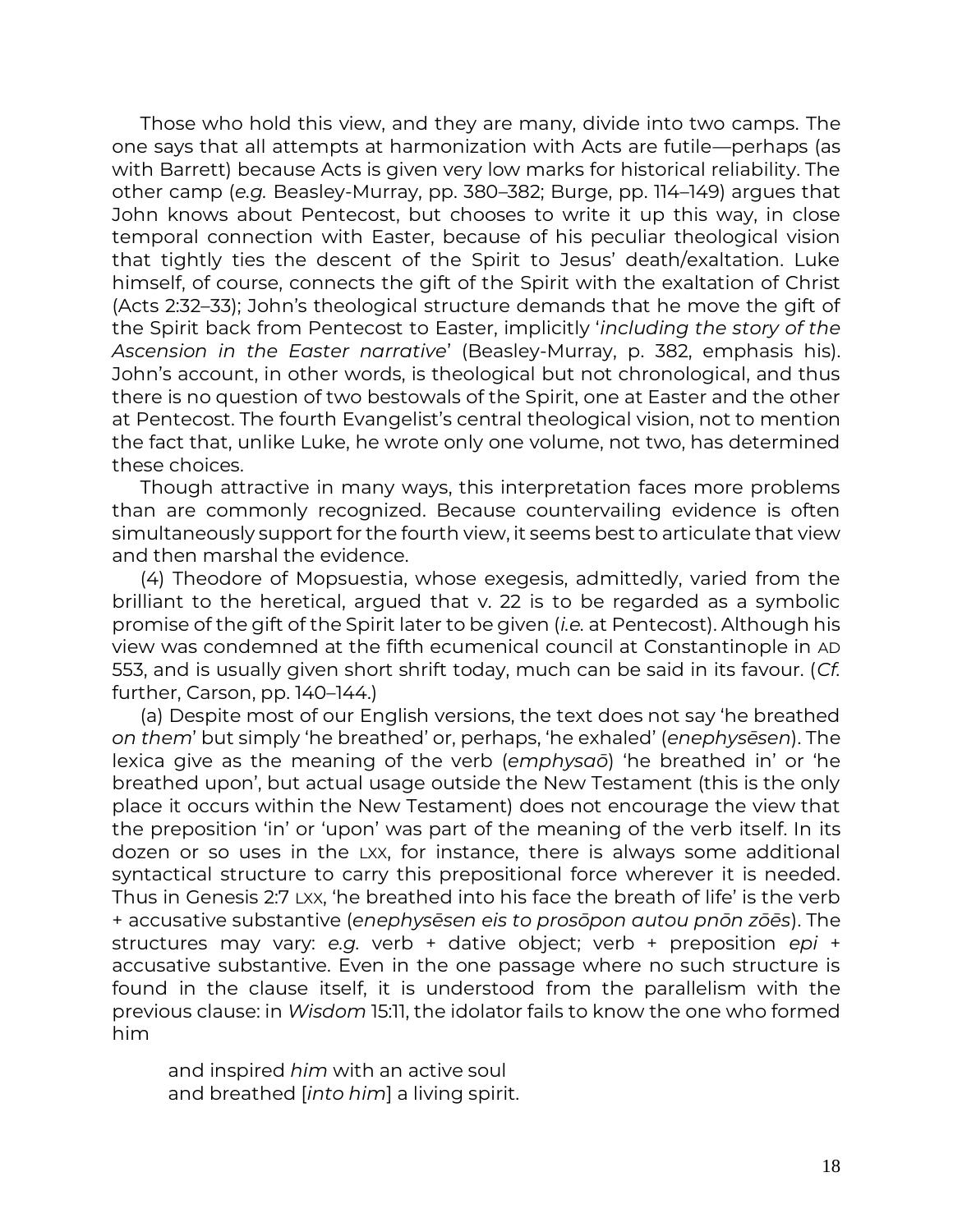*kai ton empneusanta autō psychēn energousan kai emphysēsanta pneuma zōtikon.*

There is but one passage in the LXX where there is no such structure, *viz*. *Ecclesiasticus* 43:4, and it is in only one part of the manuscript tradition. There, the writer praises God for creating the heavenly bodies, including the sun which 'breathes out fiery vapours' (*atmidas pyrōdeis emphysōn*). Here there is no question of 'breathing in' or 'breathing into' or 'breathing upon' someone. The direct object, 'fiery vapours', is what is breathed *out*. This fact is doubtless what has caused the other parts of the textual tradition at this point to use the verb *ekphysōn*, where the introductory *ek* ('of' or 'out of') more clearly emphasizes the point. What cannot be in dispute, however, is that the verb *emphysaō* itself, when not encumbered by some auxiliary expression specifying the person or thing on whom or into whom the breath is breathed, simply means 'to breathe'. Similar results arise out of the study of other relevant bodies of Greek literature.

The point of this rather technical background is that the verb *emphysaō* is absolute in John 20:22—*i.e.* it has no auxiliary structure, not even a direct object. Apart from other compelling considerations, therefore, the verse should be translated, 'And with that he breathed, and said, "Receive the Holy Spirit." ' Referring to the episode as the '*in*sufflation' is already begging the issue. There is no single English word to sum up taking a deep breath and exhaling; 'exhalation' describes only the latter half, but it is closer to what is said than 'insufflation'. Schonfield's periphrastic 'he expelled a deep breath' goes too far, but it probably has the right idea. In short, it is only the words *Receive the Holy Spirit* that have fostered the view that Jesus was somehow breathing *in* or *into* his disciples, thereby imparting the Spirit.

Although the matter is little discussed, virtually all sides would probably agree that Jesus' action was symbolic in some sense. Unless one adopts a literalistic and mechanical view of the action, understanding the Holy Spirit to be nothing less than Jesus' expelled air, one is forced to say that the 'breathing' was symbolic—an appropriate symbolism not only because 'wind' and 'breath' and 'air' could all be denoted by the same word (*cf.* notes on 3:8), but also because the gift of the Holy Spirit is certainly dependent on Jesus, on Jesus' glorification. Granted that Jesus' action is symbolic, the question becomes, What, precisely, is being symbolized? Is it the gift of the Spirit that is being imparted even as Jesus speaks, or is it the gift of the Spirit that has long been promised and that is now imminent? In short, are there contextual reasons for thinking that this is a symbolic act that anticipates the future imminent bestowal?

(b) Perhaps it is worth recalling the similar sense of 'imminence' generated by the approach of the Greeks (12:20ff.). From that time on, Jesus speaks of his 'hour' as having arrived (*e.g.* 12:23, 31; 13:31; 17:1, 5). Indeed, John 17:5 is cast in the form of an imperative: 'And now, Father, glorify me in your presence …'; but that does not mean the glorification takes place even as Jesus speaks. Similarly,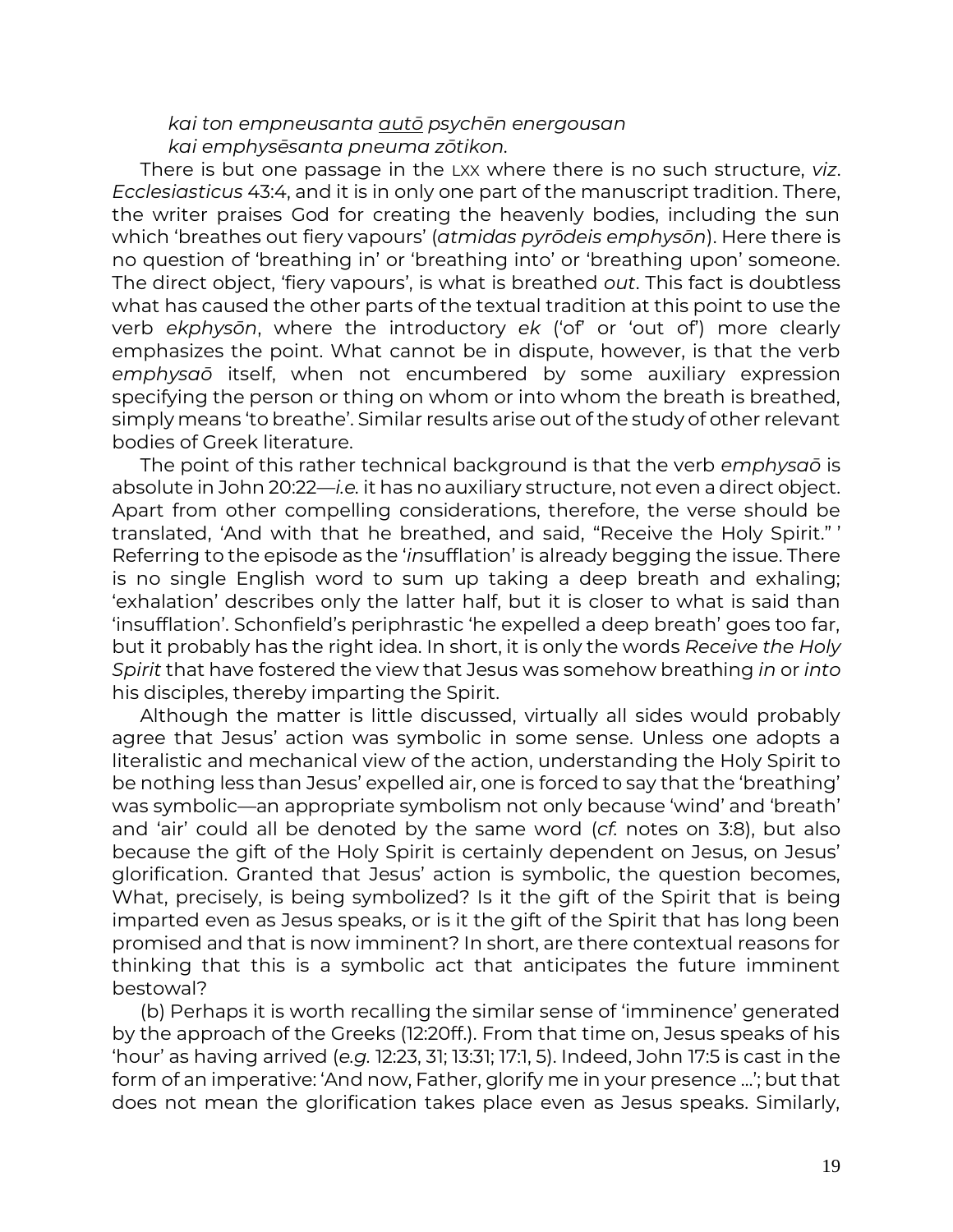John 13:31 ('Now is the Son of Man glorified and God is glorified in him') is followed by the new commandment, which in the nature of the case was unlikely to be the lodestar of the earliest disciples until after the resurrection and the gift of the Spirit. So there is no intrinsic reason for thinking that the imperative of 20:22, *Receive the Holy Spirit*, must be experienced immediately.

(c) There is too slight a demonstration within the Gospel of John that this alleged bestowal of the Spirit made the slightest bit of difference in the lives of Jesus' followers. The disciples still meet behind locked doors (v. 26) and the natural inference is that they are still afraid of the Jewish authorities (v. 19). When Thomas comes to faith, it is not because of the promised witness of the Spirit (15:26–27), but because he sees the risen Jesus for himself. Those who accept John 21 as part of the Gospel, even if it is cast as an epilogue, cannot fail to observe that the disciples are sidling back to their old employment (21:1–3), sorting out elementary reconciliation with the Master (21:15–19), and still playing 'let's-compare-service-record' games (21:20–22). All this is not only a far cry from the power, joy, exuberant witness, courageous preaching and delight in suffering displayed by the early Christians after Pentecost in Acts, it is no less distant from the same virtues *foretold in John's farewell discourse, where the promise of the Spirit receives such emphasis*. If John 20:22 is understood to be the Johannine Pentecost, it must be frankly admitted that the results are desperately disappointing, and the promises of John 14–16 vastly inflated. The alternative is surely preferable. The episode in 20:22, which most will agree is in some sense symbolic, is best understood as symbolic of the enduement *that is still to come*.

(d) Granted that John is deeply interested in the *theological* unity of Christ's cross, resurrection, ascension, exaltation and bestowal of the Spirit—a point on which all sides agree—that fact remains that he specifies that the episode of 20:22 takes place on the first Easter day (20:19). If this is a free creation, there is no reason why he should not stipulate that first Sunday, and every theological reason for doing so. But if, as Beasley-Murray argues, he knows that the enduement of the Spirit really took place at Pentecost, as Acts 2 reports, and decided to make a theological statement that connected the gift of the Spirit more dramatically with the cross and glorification of Christ than Luke attempted, why should he make the temporal specification at all? Indeed, if John knows about Pentecost, others do as well: therefore would not some of his readers simply be confused?

(e) In Beasley-Murray's reconstruction, the cost of this 're-telling' of the Pentecost story is very high. John has not only managed to bring the gift of the Spirit into close connection with the resurrection and ascension of Jesus, he has managed to exclude Thomas from the gift. And strangely, when Thomas does come to faith, there is no mention of the Spirit. That is one reason why Beasley-Murray can entertain partition theories of ch. 20 that originally depicted only *one* resurrection appearance to the disciples. If we add to this that Beasley-Murray's primary reason for insisting that ch. 21 *could not* have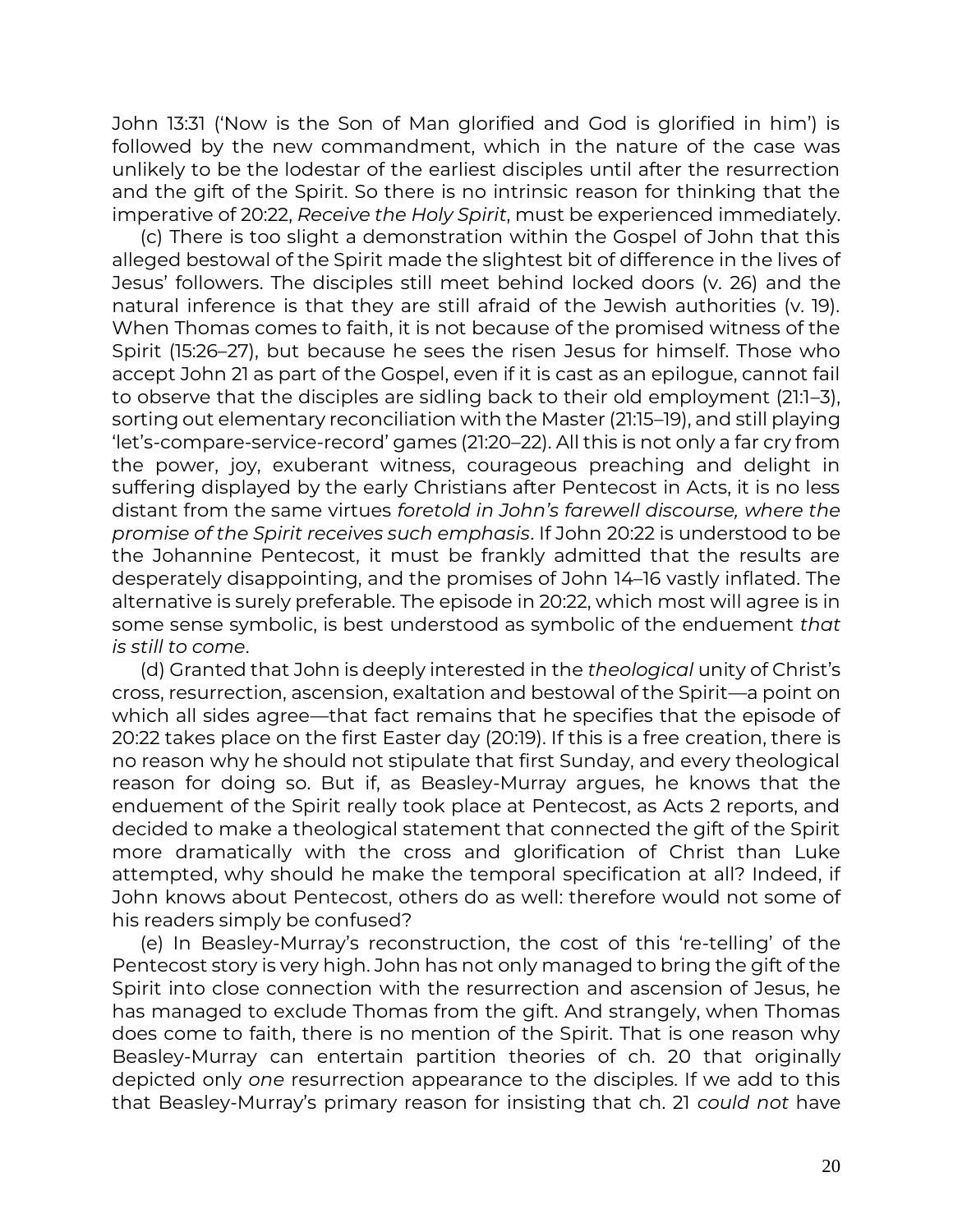originally followed ch. 20 as part of the Gospel, not even as 'postscript' or 'epilogue', turns on his interpretation of 20:17, 22 (p. 395), it begins to appear that a doubtful interpretation of these two verses is wielding too much influence on still more doubtful judgments of a critical nature. Conversely, regardless of the provenance of John 21, Beasley-Murray's judgment that John 21 'would not be in place after the Thomas incident, and still less immediately after 20:19–23' (p. 395), is tantamount to admitting that *in their present form* chs. 20–21 cannot be made to support his interpretation of 20:22. It is surely wiser to adopt an interpretation of 20:22, if one is available, that makes sense of chs. 20–21, than to indulge in the more speculative forms of source-criticism, especially if such analysis assumes that the alleged final editor was incompetent. The symbolic interpretation admirably meets these constraints.

(f) So far the argument has focused on reasons *in the Fourth Gospel* for thinking this action points ahead. If Acts 2 be admitted as useful *historical* data, the case advanced here is considerably strengthened. This is not simply because an awkward discrepancy has been eliminated and an elementary harmonization achieved (though for historians, Christians or otherwise, those are surely not unworthy goals), but because Acts 2, if historical, would be part of the common heritage of the church and therefore a point of reference.

An analogy may clarify this point. It is doubtful if today a single leader of the American Pentecostal/charismatic renewal movement would be ignorant of the Azusa Street meetings in 1906. For them and for many charismatic leaders worldwide, not to mention many charismatics who do not aspire to leadership, Azusa Street is a primary point of reference, even thought it appears rarely in contemporary charismatic writings. Granted that Acts 2 is historical, Pentecost must become for Christians world-wide a point of reference—a point supported by the fact that Pentecost became a Christian feast, unlike any other of the Jewish feasts. When John writes, by any reckoning less removed by at least twenty years from Pentecost than modern charismatics are from Azusa Street, he expects his readers to share this reference point with him. Thus, John 20:22 is not mere symbolism anticipating an endowment of the Spirit that is nowhere mentioned, it is symbolism anticipating the endowment of the Spirit that the church at the time of writing has already experienced, and of which outsiders are inevitably aware.

(g) Thus it appears that John has preserved the theological unity of the death/exaltation of Jesus, and of the eschatological Spirit-blessings Jesus secured, *not* by sacrificing historical authenticity, but by drawing attention through this episode to what was already known amongst his readers. Jesus' 'exhalation' and command *Receive the Holy Spirit* are best understood as a kind of acted parable pointing forward to the full enduement still to come (though in the past for John's readers). A suitable Johannine analogy might be the washing of the disciples' feet: 'Unless I wash you, you have no part with me' (13:8). That can be read at a simplistic level as exhausted in the footwashing. Readers with more insight understand that the footwashing itself points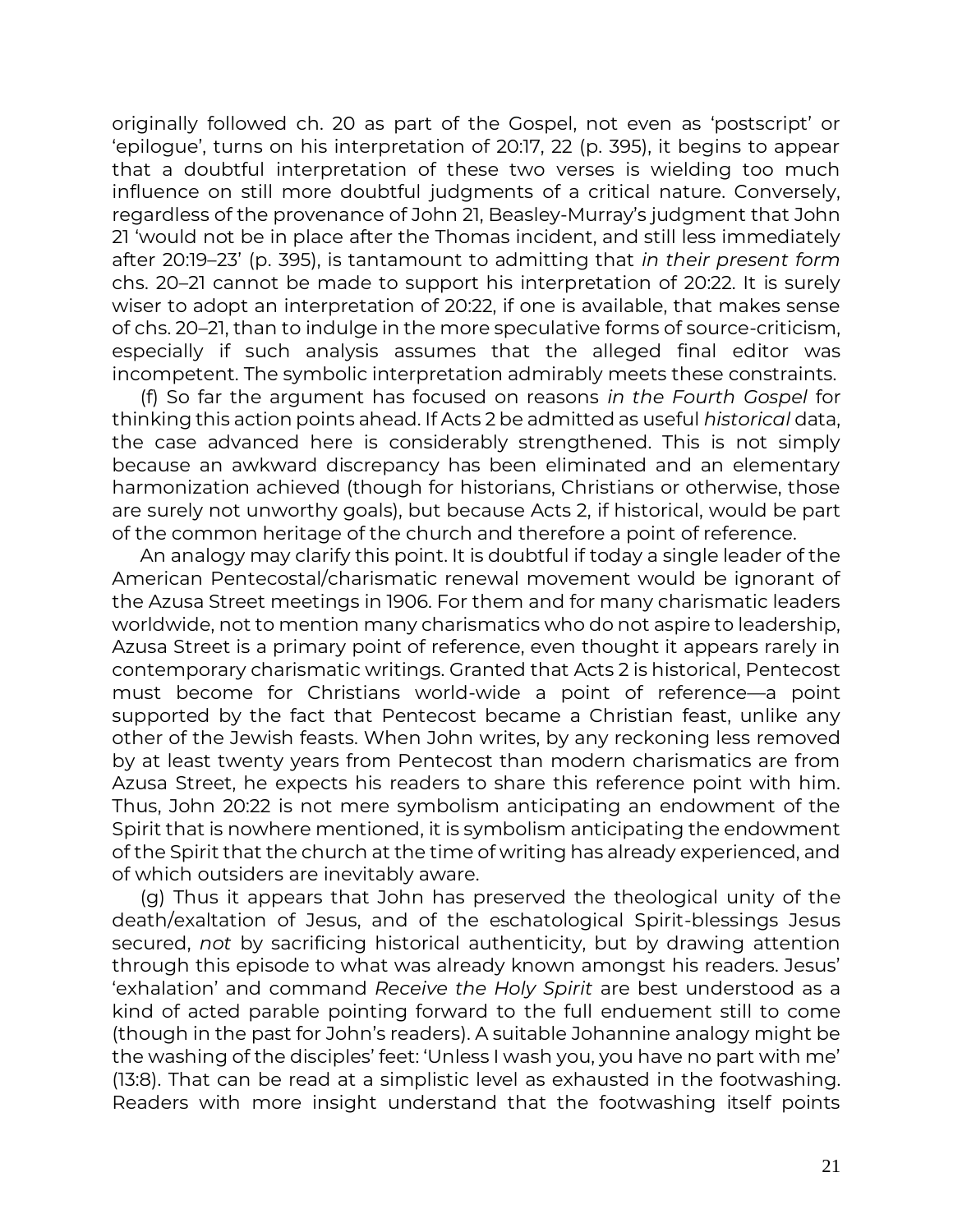forward to the spiritual washing achieved by the Lamb of God whose death takes away the sin of the world. John has repeatedly developed these anticipating steps in his narrative; it is not surprising if he uses one more to show that the story does not end with his book.

**20:23**. The reception of the Spirit is here linked with the forgiveness and retention of sins. To read this verse is to be reminded of Matthew 16:19; 18:18, and indeed many have argued that one saying stands behind all three passages. That conclusion is too quickly drawn: one thing that an itinerant preacher inevitably does is repeat himself, often with minor variations.

The passive perfects *they are forgiven* (*aphēontai*) and *they are not forgiven* (*kekratēntai*) need not detain us. The construction is not as difficult as in Matthew (on which *cf.* Carson, *Matt*, pp. 370–374). If these perfects are not temporally construed, but are read aspectually, they will be rendered 'they are in a state of forgiveness', *i.e.* 'they stand forgiven' and 'they do not stand forgiven'; but even so, the passive voice implies it is God who is acting. In the parallel statements in Matthew, the context suggest church discipline; in this verse, where the context is the mission of Jesus' disciples (v. 21) and the Spirit who empowers them (v. 22), the focus is on evangelism.

There is no doubt from the context that the reference is to forgiving sins, or withholding forgiveness. But though this sounds stern and harsh, it is simply the result of the preaching of the gospel, which either brings men to repent as they hear of the ready and costly forgiveness of God, or leaves them unresponsive to the offer of forgiveness which is the gospel, and so they are left in their sins. (Marsh, pp. 641–642)

The Christian witnesses proclaim and declare, and, empowered by the Spirit, live by the message of their own proclamation; it is God who *effectively* forgives or retains the sin. Thus Christian ministry is a continuation of Jesus' ministry (*cf.* notes on v. 21): through the gift of the Spirit the authority that Jesus exercises in, say, John 9, is repeated in their lives. Jesus there gave both sight and faith to the one who knew he was blind; to those who claimed to see, he declared, 'Your guilt remains' (9:41). Thus the retention of their sin was both description and condemnation. And the Paraclete who is given as a gift to Jesus' followers (v. 22) continues the same two-edged work through them (*cf.* notes on 15:26– 27; 16:7–11).

### **Additional note**

**20:20**. When the Romans crucified someone, they either tied or nailed the victim to the cross. If the latter, they drove the nails through his wrists; the hands would not have supported the weight. But both the Hebrew word for hand (*yāḏ*) and the Greek word (*cheir*) can include the wrist and forearm. Nails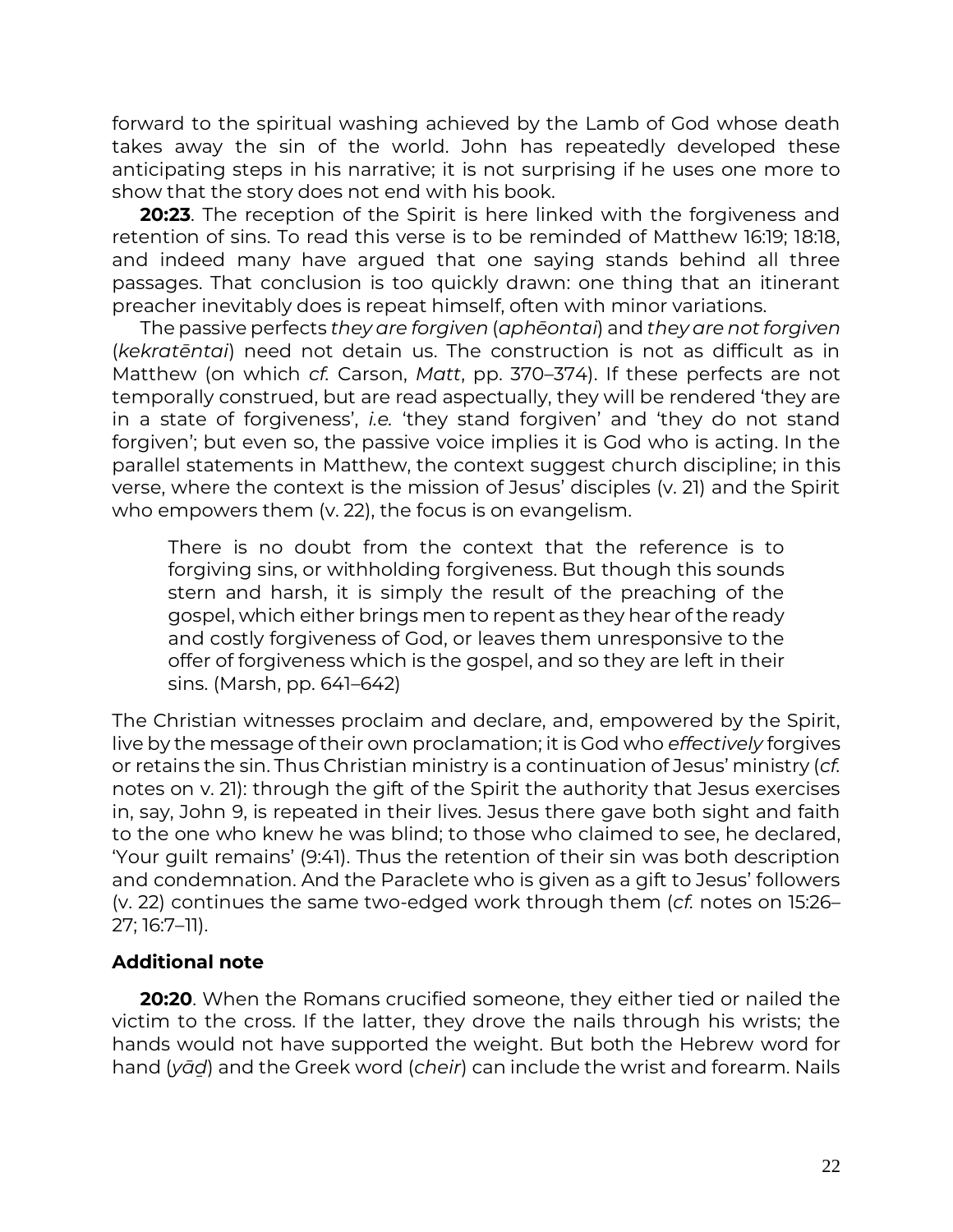were commonly driven through the feet, one spike through both feet, one foot placed on top of the other.

### *4. Jesus again appears to his disciples—including Thomas (20:24–29)*

**20:24–25**. Thomas (both his Aramaic and his Greek names are given: *cf.* notes on 11:16) appears only as a name in the Synoptics, but is fleshed out a little in John. In his previous appearances (11:16; 14:5) he has been less a doubter than a loyal but pessimistic and perhaps somewhat obtuse disciple. The rubric 'doubting Thomas' is not entirely fair: had he been present when the risen Christ first manifested himself to the disciples, doubtless he too would have believed. Why he was not present that first Easter day is not told us, but in the providence of God his absence and subsequent coming to faith have generated one of the great Christological confessions in the New Testament. That he is designated *one of the Twelve* (*cf.* notes on 6:71) argues that 'disciples' in v. 19 most probably refers to the Ten (the apostles less Judas Iscariot and Thomas).

Informed as to what his colleagues in the apostolic band have seen, Thomas remains unconvinced, and demands not only a palpable sign but the most personal and concrete evidence that the person whom he knew had been killed in a specific fashion had indeed been raised from the dead. The risen Jesus must have some sort of *physical* continuity with the Jesus who was crucified. Although it is possible to paint him in romantic shades, picturing him as a common-sense disciple all too aware of how imagination can play tricks, it is hard not to perceive in this attitude at least a little of what Jesus had earlier condemned (4:48).

**20:26**. *A week later* is an idiomatic rendering of (lit.) 'After eight days'; the inclusive reckoning brings the action back to Sunday, one week after Easter. The chronology is not sacrificed to theology (*cf.* notes on v. 22). This emphasis on the Lord's day (*cf.* Rev. 1:10) may reflect peculiar theological interests of the writer. If the readers are Jews and proselytes interested in the Christian faith, it may be a subtle allusion to the origins of Christian worship on this particular day.

This meeting, with Thomas present, again takes place behind locked doors, the natural inference being that the disciples are still frightened of the Jewish authorities (v. 19). On Jesus' sudden appearance and greeting, *cf.* notes on v. 19.

**20:27**. By taking up Thomas' challenge in this way, Jesus simultaneously proves that he hears his disciples even when he is not physically present, and removes all possible grounds for unbelief, even the most unreasonable. The last clause, *Stop doubting and believe* (*mē ginou apistos alla pistos*), could be rendered several ways. If both *apistos* and *pistos* are taken adjectivally, and the verb *ginou* is understood at its simplest, the clause reads (lit.), 'Do not be unbelieving but believing.' Unfortunately, neither *apistos* nor *pistos* occur elsewhere in John, but elsewhere in the New Testament they often function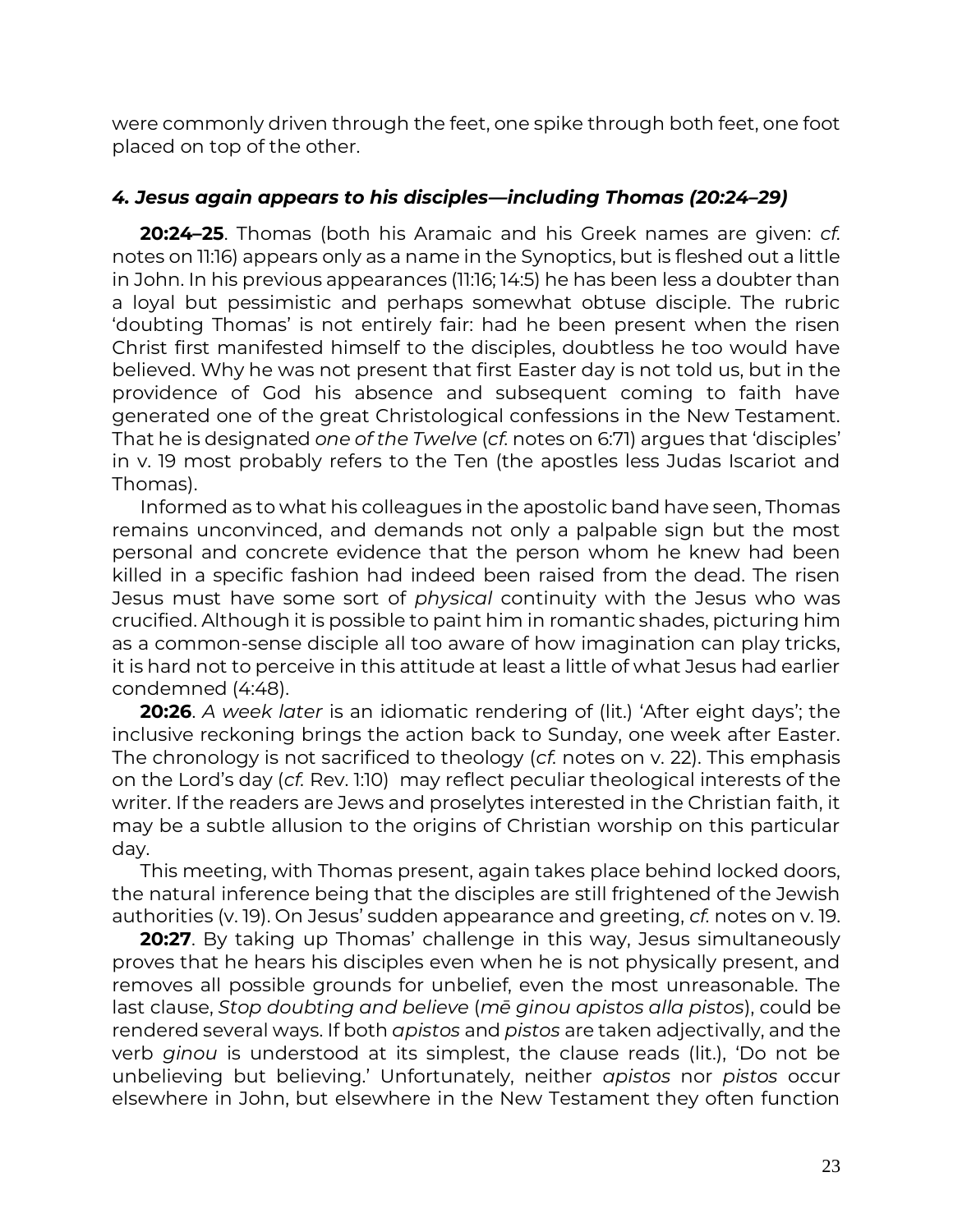substantivally: 'Do not be an unbeliever, but a believer.' Since the verb often means 'to show oneself [to be something]' (*e.g.* Jn. 15:8), many have taken the clause in a softer way: 'Stop being unbelieving, but show yourself a believer.' That is possible, but perhaps too mild. Up to this point, Thomas has shown himself a loyal disciple of the Jesus who went to the cross, so far as he understood him; he has not been a believer in any distinctly Christian sense.

Whether Thomas actually took Jesus up on his challenge and touched the marks of the wounds in his 'hands' (*cf.* Additional Note on v. 20) and side we are not told. The impression given is that the sight itself proved sufficient (v. 29), that Thomas was so overcome with awe and reverence that he immediately uttered his confession.

**20:28**. The historicity of both the confession itself and the incident as a whole has come under grave suspicion. The issues are too complex to be addressed in detail here, but a few observations should be made. Are we to think that the church made up a story that pictures one of the Twelve as incredulous to the point of unreasonable obstinacy (v. 25), and that reports the Lord's public reproof of that apostle (vv. 27, 29)? Even if the narrative has an apologetic purpose, that is scant reason for assessing it as unhistorical: it is surely as justifiable to conclude that the account was chosen precisely because it was so suitable. At least one part of the story (v. 25) finds a parallel elsewhere (Lk. 24:39); and the portrait of Thomas is in thorough agreement with what we learn of him from 11:16 and 14:5. The speed with which Thomas' pessimistic unbelief was transformed into joyful faith is surely consistent with the experience of the other witnesses (*e.g.* vv. 16, 20).

If it be objected that this Christological confession is too 'high' or 'developed' at this early date, several points must be observed: (1) The view which insists on this point does so on the basis of a slow evolutionary development of the rise of Christological titles, and this reconstruction, so far as the sources go, is not unassailable (*cf.* Introduction, § III). (2) Thomas, like most Jews, was doubtless familiar with Old Testament accounts of believers who conversed with what appeared to be men, only to learn, with terror, that they were heavenly visitors, possibly Yahweh himself. Moreover it is arguable that as Judaism developed after the Exile, the reaction against idolatry and the punishments it attracted generated a view of God that made him more and more transcendent, but correspondingly less personal; and into the vacuum left by this shift rushed a mounting number of intermediaries, angels and other ill-defined beings (Carson, esp. pp. 41–121). Within two hundred years of this Thomas episode, and probably much earlier, one of these could actually be referred to as 'little Yahweh'. This is not to suggest that Johannine Christology is indistinguishable from the angelology of Judaism. Christianity, by definition, is *messianic*. But it does suggest that Thomas was not devoid of categories to begin to make sense of the resurrection of Jesus. (3) The use of *kyrios* ('lord') for both common courtesy (*e.g.* v. 15) and in addressing God himself facilitated the development of Christological understanding. (4) In any case, *kyrios* is an *early* post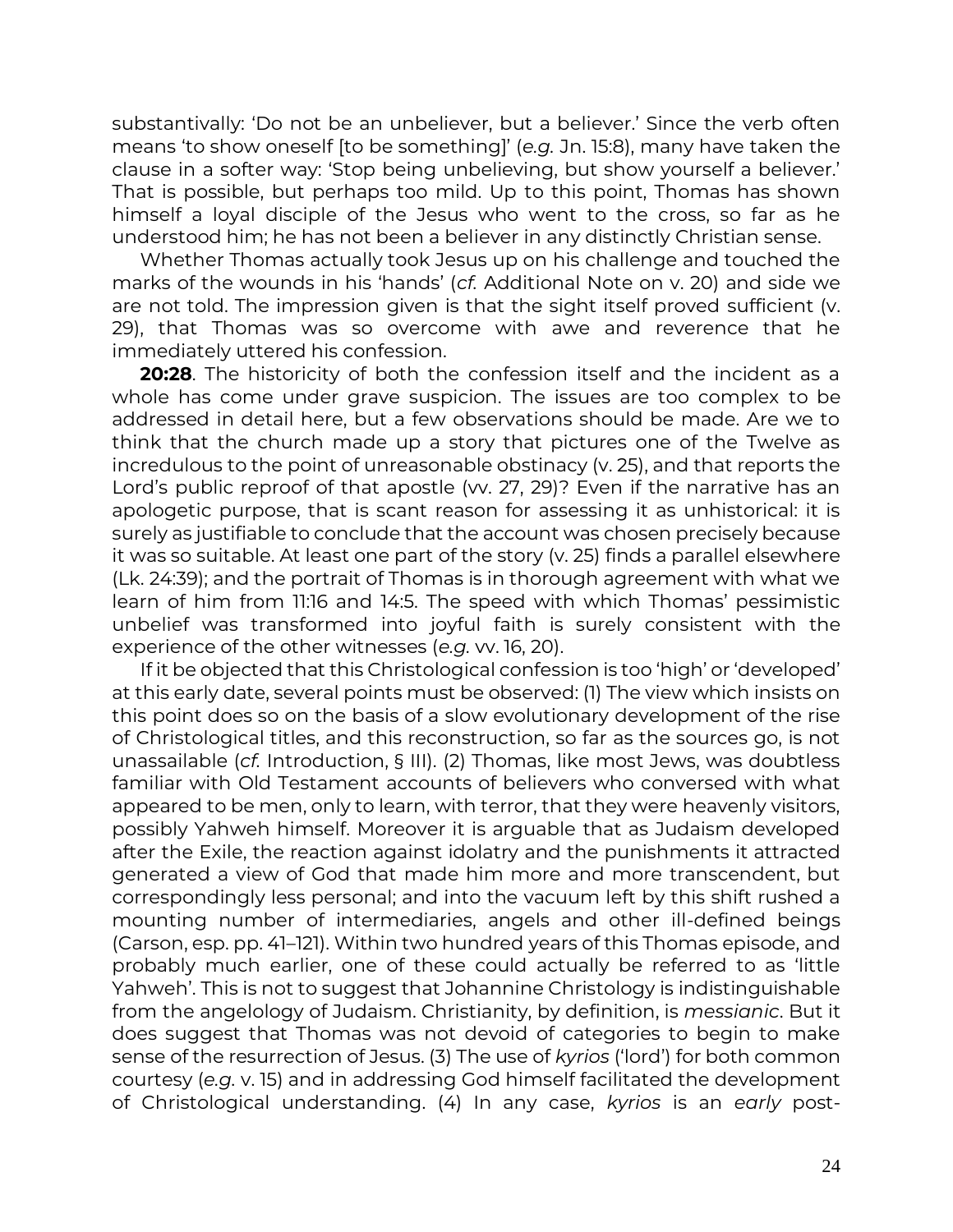resurrection title (*e.g.* Rom. 10:9; 1 Cor. 12:3; Phil. 2:9–11), and because it is used of God himself in the LXX, in many of its occurrences it cannot be considered less elevated than *theos* ('God'). (5) It is hard to see why *my Lord*, an exceedingly rare pairing of words, should be ruled out of court, when the Aramaic *marana* ('our Lord') was early used as an invocation even in Greek-speaking churches (1 Cor. 16:22; *cf.* notes on Jn. 16:20).

Finally, if the Evangelist is none other than the apostle John, or even if the Evangelist is someone else who derives his information from the apostle John, then we are dealing with eyewitness testimony.

Thomas' utterance cannot possibly be taken as shocked profanity addressed to God (if to anyone), a kind of blasphemous version of a stunned 'My word!' Despite its popularity with some modern Arians, such profanity would not have been found in first-century Palestine on the lips of a devout Jew. In any case, Thomas' confession is addressed *to him, i.e.* to Jesus; and Jesus immediately (if implicitly) praises him for his faith, even if it is not as notable as the faith of those who believe without demanding the kind of evidence accorded Thomas. Nor are Thomas' words most easily read as a predicative statement addressed to Jesus: 'My Lord is also my God.' The overwhelming majority of grammarians rightly take the utterance as vocative address to Jesus: *My Lord and my God!*—the nouns being put not in the vocative case but in the nominative (as sometimes happens in vocatival address) to add a certain sonorous weight.

The repeated pronoun *my* does not diminish the universality of Jesus' lordship and deity, but it ensures that Thomas' words are a *personal* confession of faith. Thomas thereby not only displays his faith in the resurrection of Jesus Christ, but points to its deepest meaning; it is nothing less than the revelation of who Jesus Christ is. The most unyielding sceptic has bequeathed to us the most profound confession.

The thoughtful reader of this Gospel immediately recognizes certain connections: (1) Thomas' confession is the climactic exemplification of what it means to honour the Son as the Father is honoured (5:23). It is the crowning display of how human faith has come to recognize the truth set out in the Prologue: 'The Word was God …; the Word became flesh' (1:1, 14). (2) At the same time, Jesus' deity does not exhaust deity; Jesus can still talk about his God and Father in the third person. After all, this confession is set within a chapter where the resurrected Jesus himself refers to 'my Father … my God' (v. 17). This is entirely in accord with the careful way he delineates the nature of his unique sonship (5:16–30). (3) The reader is expected to articulate the same confession, as the next verse implies. John's readers, like Thomas, need to come to faith; and this is what coming to faith looks like. Clearly this has critical bearing on how vv. 30–31 are interpreted.

**20:29**. The editors of the Greek text (NA<sup>26</sup>) take the first part of Jesus' response to Thomas as rebuke cast as a question: 'Because you have seen me, you have believed?' So also Lindars (p. 646), who compares 1:50 and 16:31. But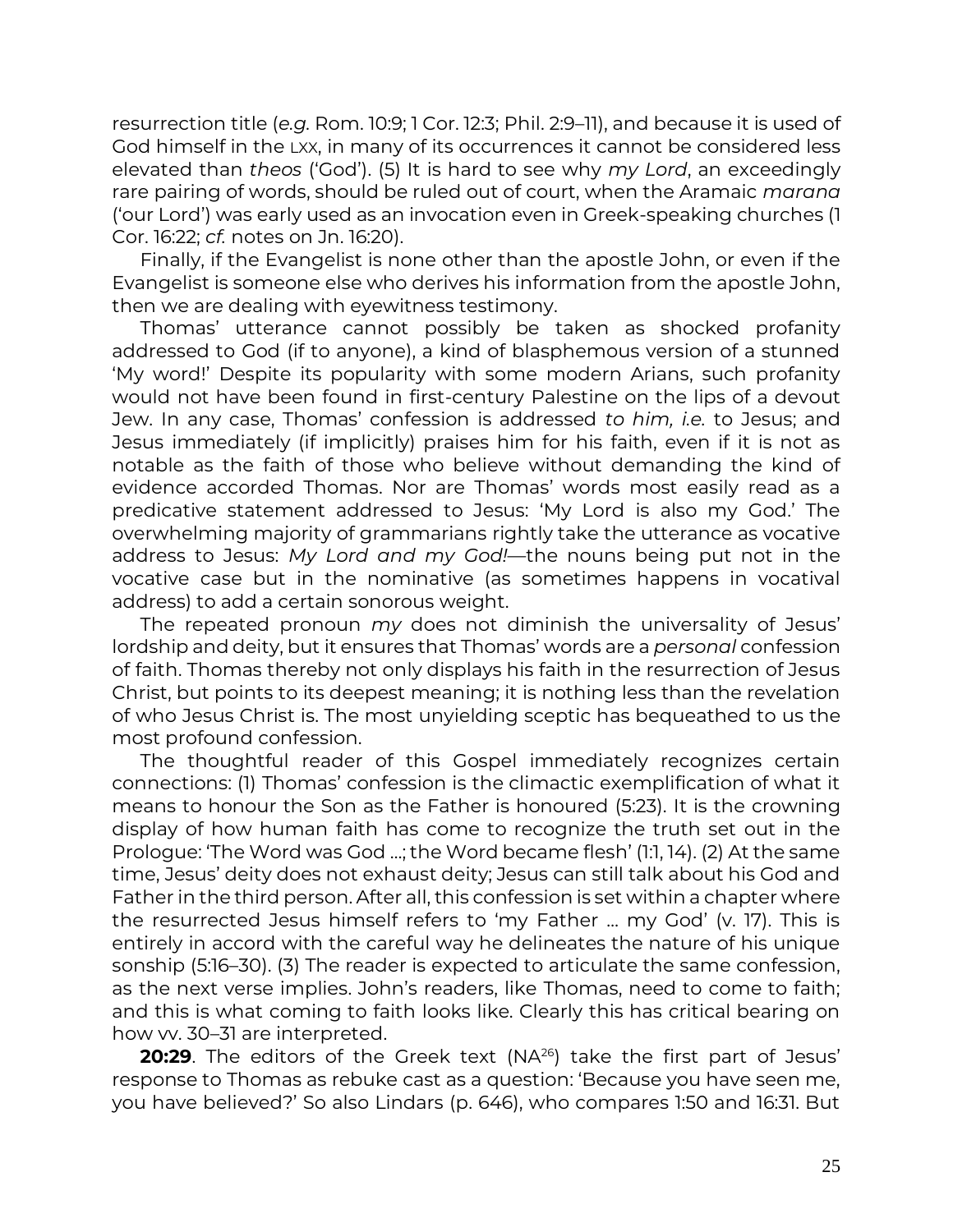the point of the latter passages is that the people involved do *not* really believe, whereas here Thomas has truly come to faith. It is better to understand the first part of Jesus' response as a statement (and to that extent a confirmation of Thomas's faith)—one that prepares the way for the beatitude that follows: *blessed are those who have not seen and yet have believed*.

The Fourth Gospel reports only one other beatitude (13:17), and, like most beatitudes (*e.g.* Mt. 5:3–12), both strike a note of admonition. The word *makarios* ('blessed') does not simply declare 'happy' those who meet the conditions, but pronounces them accepted by God. Thomas, like all the witnesses of the resurrection, 'saw and believed', to use the language applied to the beloved disciple (v. 8)—though all the latter saw, at least until the Sunday evening (vv. 19–20), were the grave-clothes, not the resurrected Lord. But Jesus here foresees a time when he will not provide the kind of tangible evidence afforded the beloved disciple and Thomas; in short, he will ascend to his Father permanently, and all those who believe will do so without the benefit of having seen their resurrected Lord. That is as true today as it was for those who first believed after the ascension. This does not (or should not) mean that our faith is diminished or our joy truncated: 'Though you have not seen him, you love him; and even though you do not see him now, you believe in him and are filled with an inexpressible and glorious joy, for you are receiving the goal of your faith, the salvation of your souls' (1 Pet. 1:8–9).

The major commentaries cite the saying of Rabbi Simeon ben Laqish (*c*. AD 250), who reportedly said (*Tanḥuma* § 6 [32 *a*]: *cf.* SB 2. 586):

The proselyte is dearer to God than all the Israelites who stood by Mount Sinai. For if all the Israelites had not seen the thunder and the flames and the lightnings and the quaking mountain and the sound of the trumpet they would not have accepted the law and taken upon themselves the kingdom of God. Yet this man has seen none of all these things yet comes and gives himself to God and takes on himself the yoke of the kingdom of God. Is there any who is dearer than this man? (tr. Barrett, p. 574)

Yet for Rabbi Simeon the contrast is stark, while Jesus' words in v. 29 are cautious and balanced. Thomas' faith is not depreciated: rather, it is as if the step of faith Thomas has taken, displayed in his unrestrained confession, triggers in Jesus' mind the next step, the coming-to-faith of those who cannot see but who will believe—and so he pronounces a blessing on them. Within the context of the Fourth Gospel as a whole, however, 'but for the fact that Thomas and the other apostles saw the incarnate Christ there would have been no Christian faith at all. *Cf.* 1:18, 50f.; 2:11; 4:45; 6:2; 9:37; 14:7, 9; 19:35' (Barrett, p. 573). The witness theme in the book has not been lost to view; later believers come to faith through the word of the earlier believers (17:20). Blessed, then, are those who cannot share Thomas' experience of sight, but who, in part because they read of Thomas' experience, come to share Thomas' faith. For us,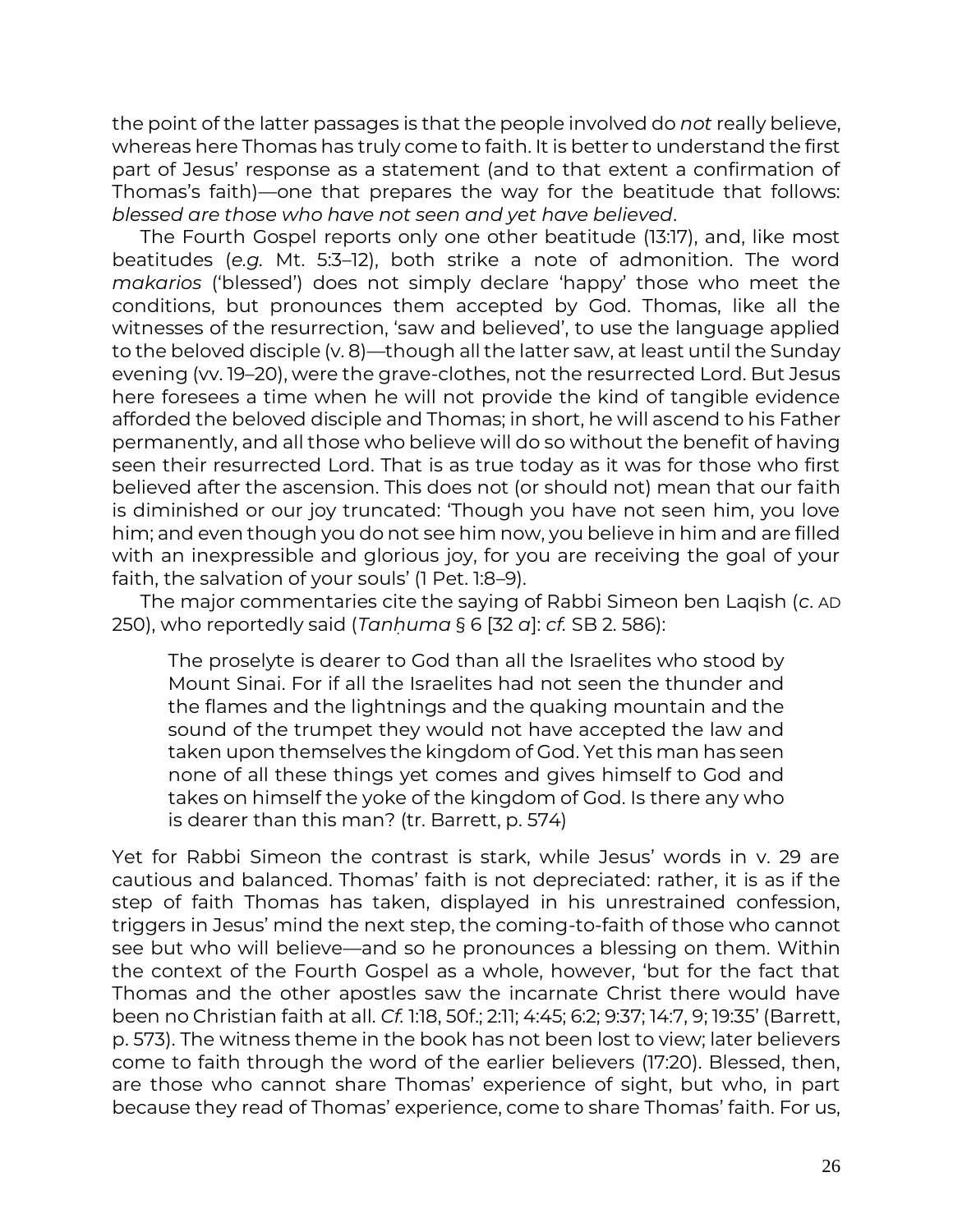faith comes not by sight, but from what is heard (or read!), and what is heard comes by the word (*i.e.* the declaration) of Christ (Rom. 10:17). Indeed, that is why John himself has written, as he proceeds to make explicit.

#### *5. Conclusion: the purpose of the Fourth Gospel*

**20:30**. The particles *men oun* connect vv. 30–31 with what precedes. The most common meaning of the second is 'therefore'. The flow of thought seems to be: Those who have not seen the risen Christ and yet have believed are blessed; *therefore* this book has been composed, to the end that you may believe. The first of two particles (*men*) is paired with *de* introducing v. 31. Together, they frame the thought of these two verses: *On the one hand*, there are, doubtless, many more signs Jesus did that could have been reported; but, *on the other*, these have been committed to writing so that you may believe.

Those who believe that John incorporated a 'Signs Source' (*cf.* Introduction, §§ II, III) think that these two verses constitute the conclusion of that hypothetical document. Those who think there is insufficient evidence to justify such a source find no difficulty in believing that the Evangelist composed his own conclusion.

It is possible that *miraculous signs* (*sēmeia*; *cf.* notes on 2:11) refers only to the miracles reported in chs. 2–12. Most of these have discourses or dialogues connected with them that are designed to unpack what the miracles *signify*. But to place this conclusion here suggests that the greatest sign of them all is the death, resurrection and exaltation of the incarnate Word, the *sign*ificance of which has been carefully set forth in the farewell discourse. This also goes some way to explaining why, when John writes down in one sentence the purpose of his book, he singles out the 'signs' (and, in the nature of the case, what they mean, what readers should see in them). As Morris (*JC*, p. 2 n. 2) puts it, '… on Johannine premises I do not see how the purpose of the Fourth Gospel is to be understood without reckoning with the signs.' But however far *miraculous signs* extends, clearly John, like the other Evangelists, selected only a small portion of the miracles he knew about (*cf.* the hint in 12:37).

**20:31**. What he chose to write, John tells his readers, was written *that you may believe*. This not only expresses the purpose of the book, but is 'the shortest summary of Johannine theology' (Blank, p. 191). To expound in detail each word and phrase would be to expound the book. For *believe, cf.* notes on 1:12–13; for *Christ*, on 1:41; for *Son of God* (an expression which for Jews functioned in many ways, including, as here, rough synonymity with 'Christ' or 'Messiah'), on 1:49; for *life*, on 1:4; 3:15, 16. In recent years, most commentators have adopted the view, based primarily on their reconstruction of the setting of the Fourth Gospel as a whole rather than on particular details in this verse, that this Gospel was written to be read by Christians, by the Johannine community (*e.g.* Whitacre, pp. 6ff.). The stated goal, *that you may believe that Jesus is the Christ, the Son of God*, is interpreted to mean that the Evangelist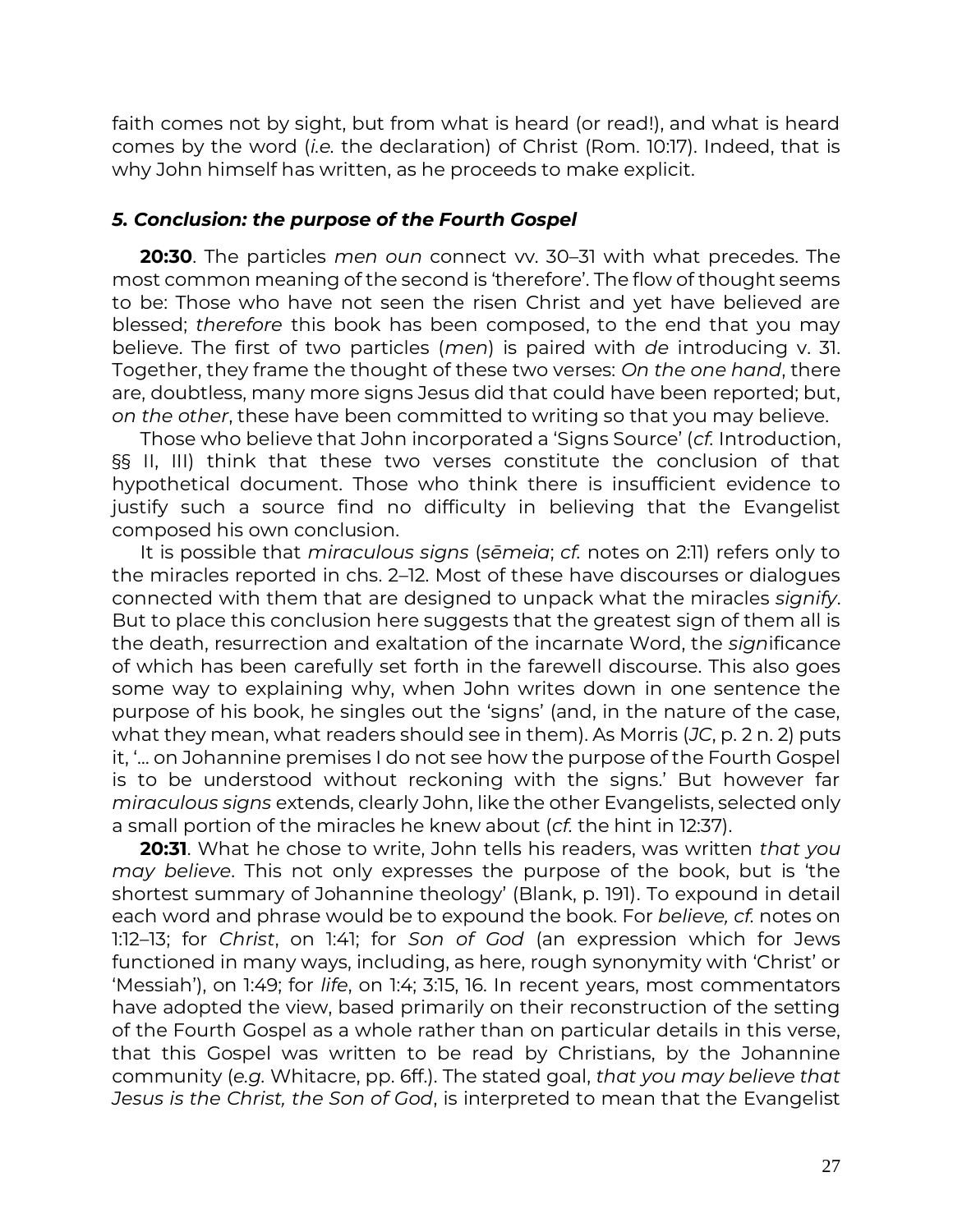intends by his book to *establish* the faith of Christians, rather than to bring non-Christians to faith. Some commentaries, including this one, argue that John's primary purpose is evangelism (*cf.* Introduction, § VI). The turning points in this passage are three (for documentation and more detailed arguments, *cf.* Carson, 'Purpose'):

(1) The words *that you may believe* hide a controversial variant. The textual evidence (*cf.* Metzger, p. 256) is fairly evenly divided between *hina pisteuēte* (present subjunctive) and *hina pisteusēte* (aorist subjunctive), the latter marginally favoured. It is often assumed that the former, strictly interpreted, must be taken to mean 'in order that you may continue to believe', and the latter 'that you may decisively believe' (compare NEB text, 'that you may hold the faith', and NEB margin, 'that you may come to believe'). Quite apart from the fact that this is a reductionistic analysis of what a 'strict interpretation' of the present and aorist tenses requires, it can easily be shown that John elsewhere in his Gospel can use *either* tense to refer to *both* coming to faith and continuing in the faith.

(2) In a much-cited essay, H. Riesenfeld has argued that John commonly uses the present tense after *hina* ('in order that'). But most of his examples are drawn from 1 John, where demonstrably the readers *are* Christians. Within the Fourth Gospel itself, the aorist subjunctive follows *hina* approximately 88 times ('approximately' because of textual variants), the present subjunctive approximately 47 times (*cf.* Carson, 'Purpose', p. 641 n. 6). That Riesenfeld has had to resort to 1 John for so much of his evidence might even be taken as *prima facie* evidence against his thesis; that so many commentators cite his work uncritically suggests an enormous commitment to the view that the Fourth Gospel was composed with believers in mind.

(3) Above all, it can be shown that, with very high probability, the *hina*clause must on syntactical grounds be rendered 'that you may believe that the Christ, the Son of God, is Jesus'. That means that the fundamental question being addressed by the Evangelist is not 'Who is Jesus?', which might be asked by either Christians or non-Christians, if with slightly different emphases; but 'Who is the Messiah?' If that is understood as an identity question, as it must be, *Christians would not ask it because they already knew the answer*. Those who would ask it would be unconverted Jews, along with proselytes and Godfearers, for the category 'Messiah' was important to them, and the concern to identify him would be of great interest. This particular coalescence of Jews and Gentiles, of course, is entirely in line with the church's evangelistic thrusts in the early decades of the church: *e.g.* 'Brothers, children of Abraham, and you God-fearing Gentiles …' (Acts 13:26); 'many of the Jews and devout converts to Judaism followed Paul and Barnabas' (Acts 13:43)—even if it is also true that in many circumstances the animus this aroused forced Paul and his team, at least, to turn to Gentiles. But there is no reason to think that other pillars in the church, including John (Gal. 2:9), quickly turned to Gentiles unconnected with the synagogue.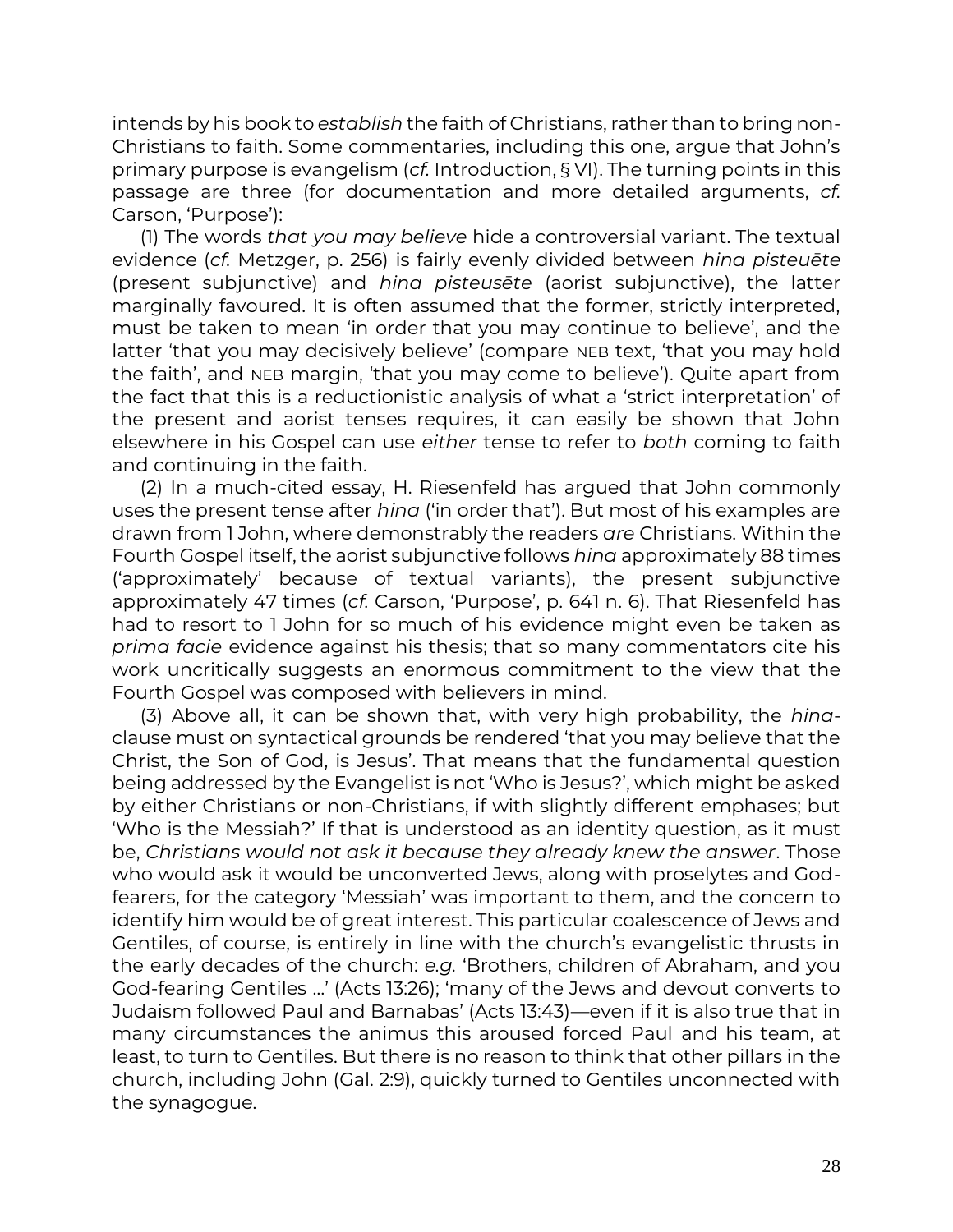Even if John's purpose is primarily evangelistic, it must be admitted that throughout the history of the church this Gospel has served not only as a means for reaching unbelievers but as a means for instructing, edifying and comforting believers. Still, one must not confuse purpose with result. A modern evangelist aiming at the conversion of hearers may still find that Christians who attend his ministry are greatly edified. John's *purpose* in writing was to evangelize; the impact of his Gospel, *i.e.* the *result* of his writing, has far exceeded any hope he could have entertained.

One of the reasons some have given for thinking that vv. 30–31 originally served as the conclusion of the hypothetical 'Signs Source' is that the Christology expressed here is somewhat 'lower' than what is articulated in the preceding two verses (vv. 28–29). This is a serious misunderstanding of the Fourth Gospel. In John, the nature of Jesus' deity is profoundly and repeatedly tied to the exposition of his sonship (*cf.* esp. notes on 5:16–30), which is linked with his messiahship. If one must use the somewhat question-begging categories 'higher' and 'lower', it is not that 'Son of God' has been dragged lower by its connection with 'Messiah', but that 'Messiah' has been raised higher by its connection with 'Son of God' (*cf.* de Jonge, pp. 49–76). 'The content of Christological faith in v. 31 is not to be viewed as a lower Christology than that of Thomas' confession, but must be understood in its light and filled out by it' (Beasley-Murray, p. 388).

John's purpose is not academic. He writes in order that men and women may believe certain propositional truth, the truth that the Christ, the Son of God, is Jesus, the Jesus whose portrait is drawn in this Gospel. But such faith is not an end in itself. It is directed toward the goal of personal, eschatological salvation: *that by believing you may have life in his name*. That is still the purpose of this book today, and at the heart of the Christian mission (v. 21).<sup>1</sup>

<sup>&</sup>lt;sup>1</sup> Carson, D. A. (1991). *[The Gospel according to John](https://ref.ly/logosres/pntcjohn?ref=Bible.Jn20.1-31&off=94909)* (pp. 631–663). Leicester, England; Grand Rapids, MI: Inter-Varsity Press; W.B. Eerdmans.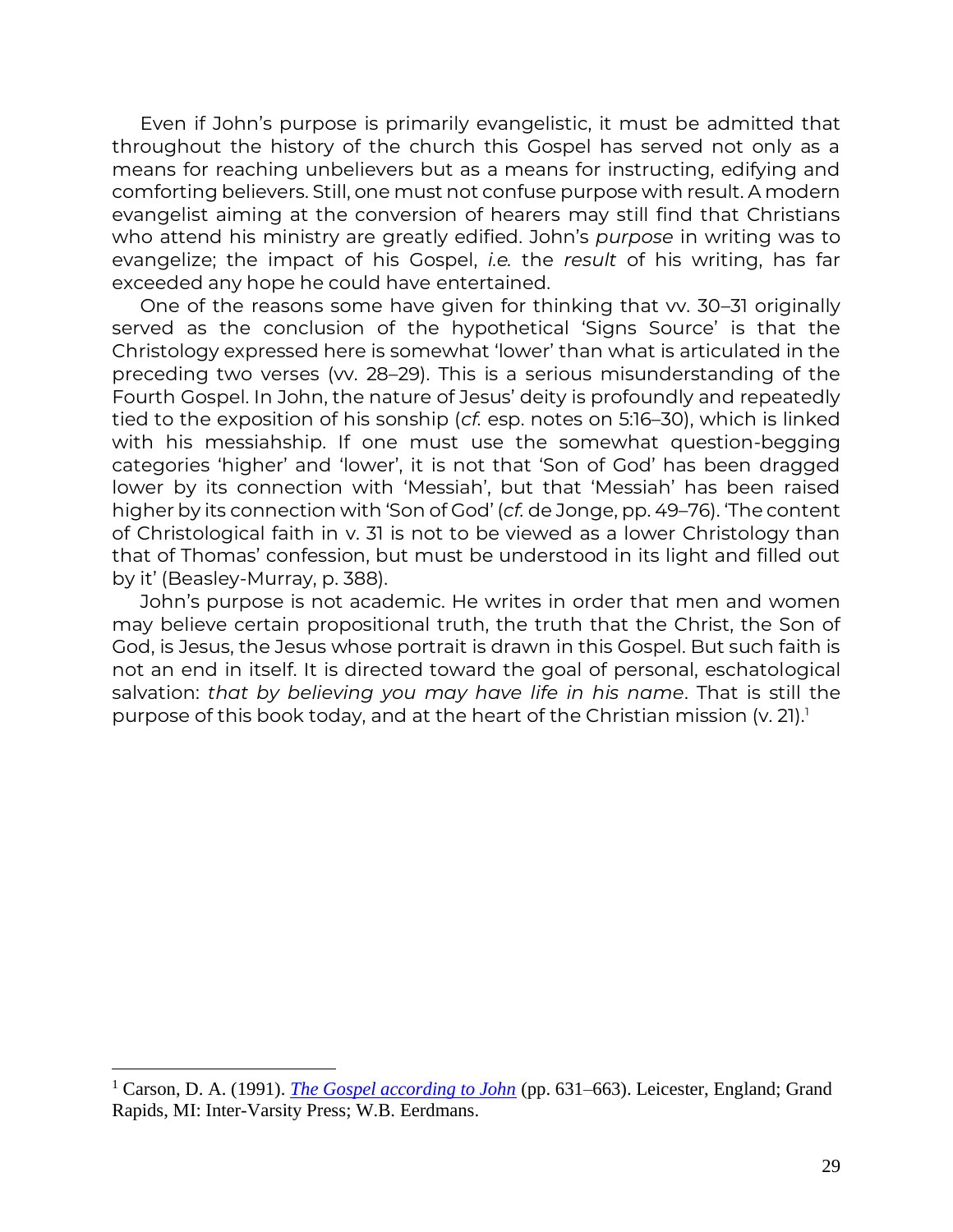

# **Group Study Guide**

\*This lesson is for the Sunday School teacher to use to teach the lesson and facilitate the discussion. It is not intended that you will use every question in this guide during your group time. You will likely only be able to cover 4-5 questions, depending on how discussion goes. This guide is longer than what you will need but provides the freedom and flexibility to pull questions out for discussion that will best serve your group time.

**Tip:** You may want to pull one question from each section for discussion or spend more time on a particular section than another on. It's totally up to your discretion.

*Note to Leaders: Suggested answers for the Highlight and Explain section are given, but you will likely have more answers than what is given. This is just a guide.*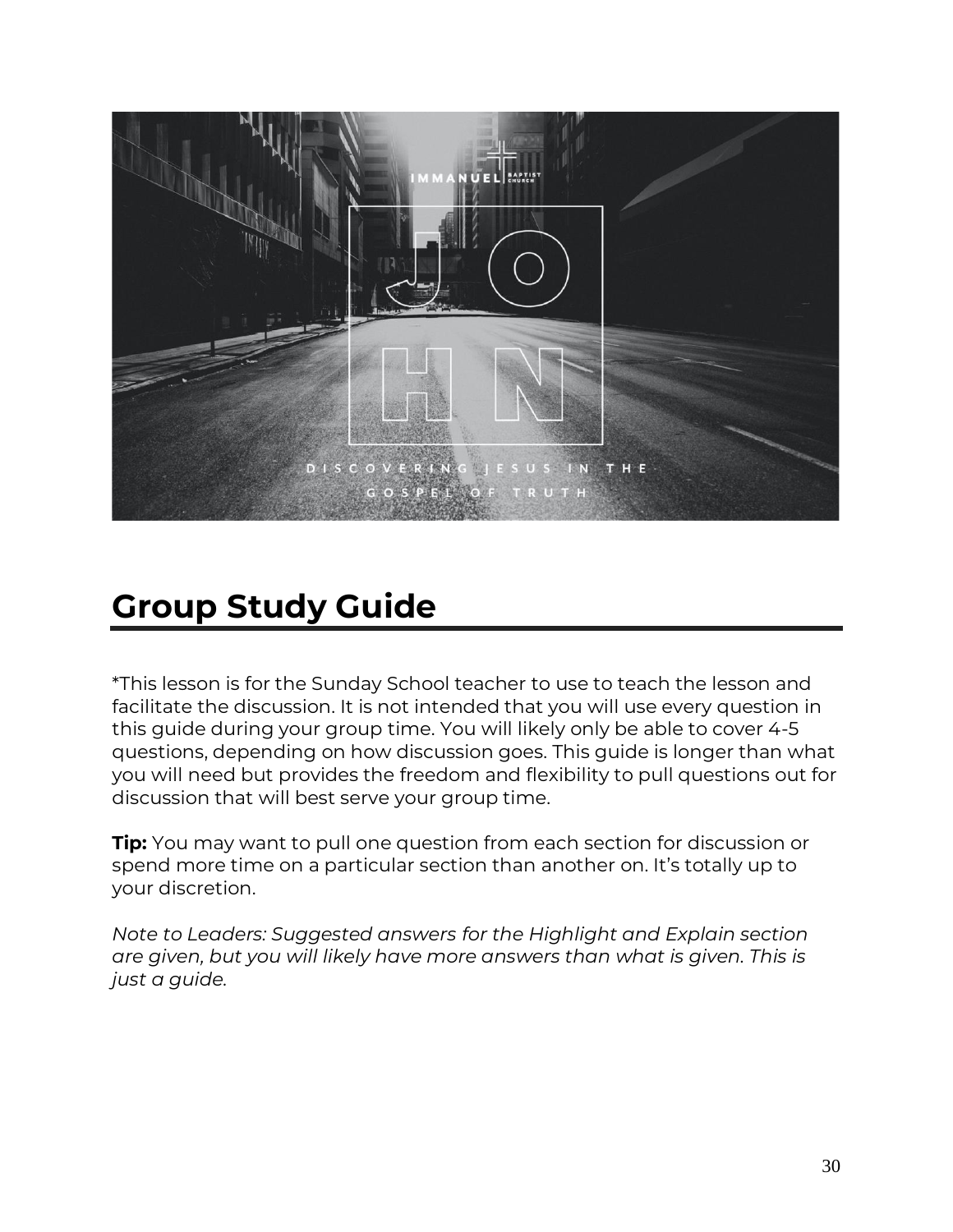## **Introduction**

### **Icebreaker Question:**

The book of John was written so that those who read or hear it would believe that Jesus Christ is the Son of God. What brought you to belief in Christ as the risen Messiah?

**READ ENTIRE TEXT: JOHN 20:1-31**

## **Highlight – What stands out?**

- 1. What stood out to you in the passage?
- *The focus on the woman who appeared.*
- *Verse 1. It was the first day of the week.*
- *Verse 9: the still didn't believe because they didn't understand.*
- *The emphasis on belief in who Jesus is, not in his signs.*
- *When Jesus says Mary's name, she sees clearly.*
- 2. How did the people who saw Christ resurrected respond to him?
	- *Peter and John – ran to the tomb, but didn't fully understand what was happening.*
	- *Mary Magdalene – she runs to tell that Jesus is gone, she goes back to weep at the tomb, she doesn't know it's Jesus at first, but when he says her name she responds to him. She goes to announce the resurrection.*
	- *Thomas and the Disciples – they are still confused and Thomas needs proof. He believes when he sees for himself.*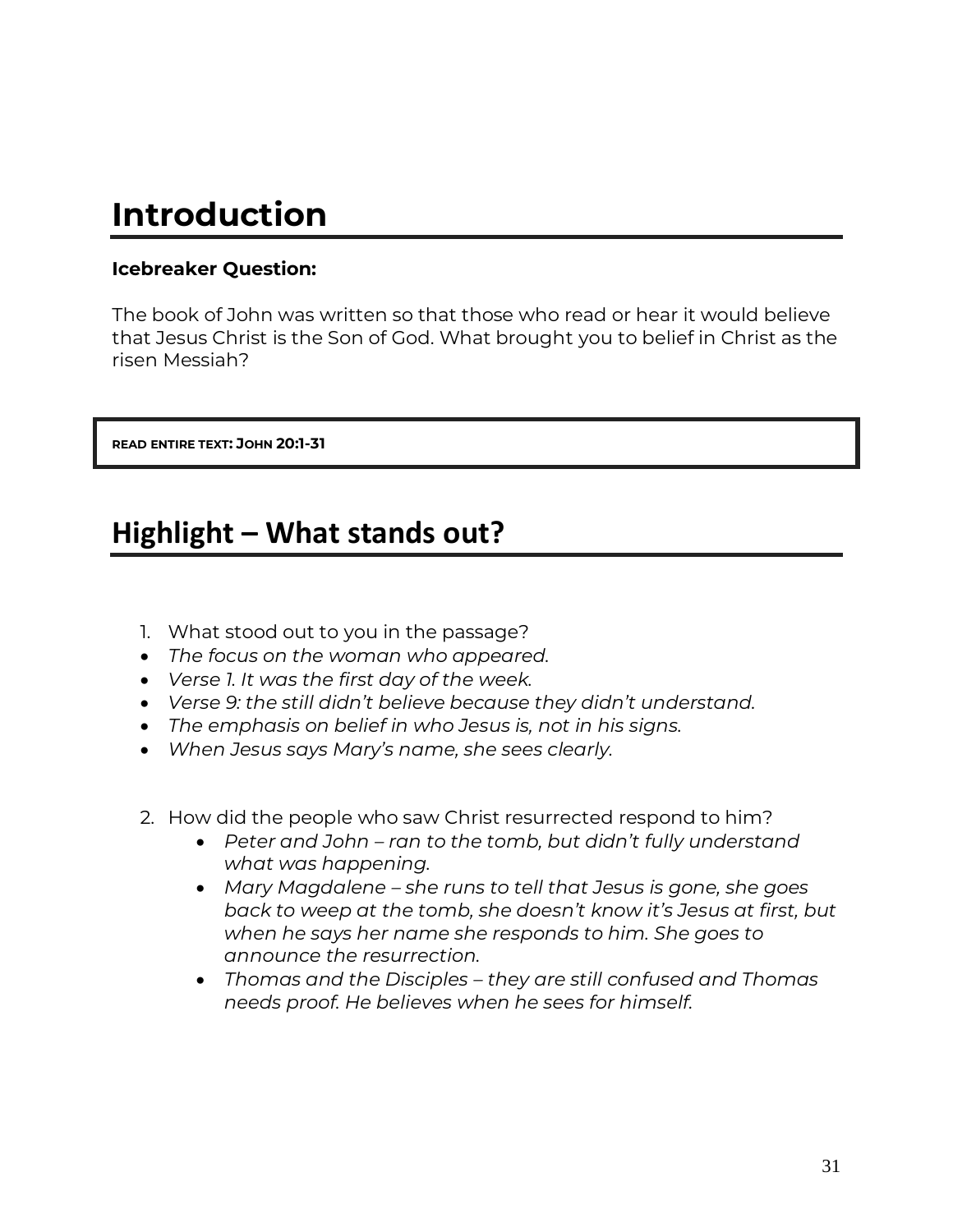## **Explain – What does this mean?**

- 1. Why do the details of the empty tomb matter for belief?
- *It's proof of the resurrection and that it really happened.*
- *Jesus said he would rise again, so in order for his life to lead to belief for people, his words must come true.*
- 2. Thomas says that he must see Jesus' wounds or he "will never believe" (verse 25). Seeing has been, at times, a stumbling block for Jesus' audiences, and Jesus makes clear in verse 29 that "Blessed are those who have not seen and yet have believed." Is this concept new, or have we seen it foreshadowed in John before?

### **Have your Group look up these verses and ask the above question:**

- **JOHN 1:12**
- **JOHN 3:18**
- **JOHN 5:24**
- **JOHN 6:47**

**It might be a good time as a Group to remember the purpose statement in John 20:31.**

## **Apply – How do I live this out?**

- 1. In verse 17, Jesus gives Mary Magdalene a message for the disciples: "go to my brothers and say to them, 'I am ascending to my Father and your Father, to my God and your God.'" How does this differ or the same from Jesus discussing the Father in John 14:20, 23, and 16:25-27? How should this certainty change how we live?
- *He is calling his Father their Father, but he is leaving them.*
- *They are loved by the Father because the Father loves him. What is true of Jesus' relationship with the Father is true of us.*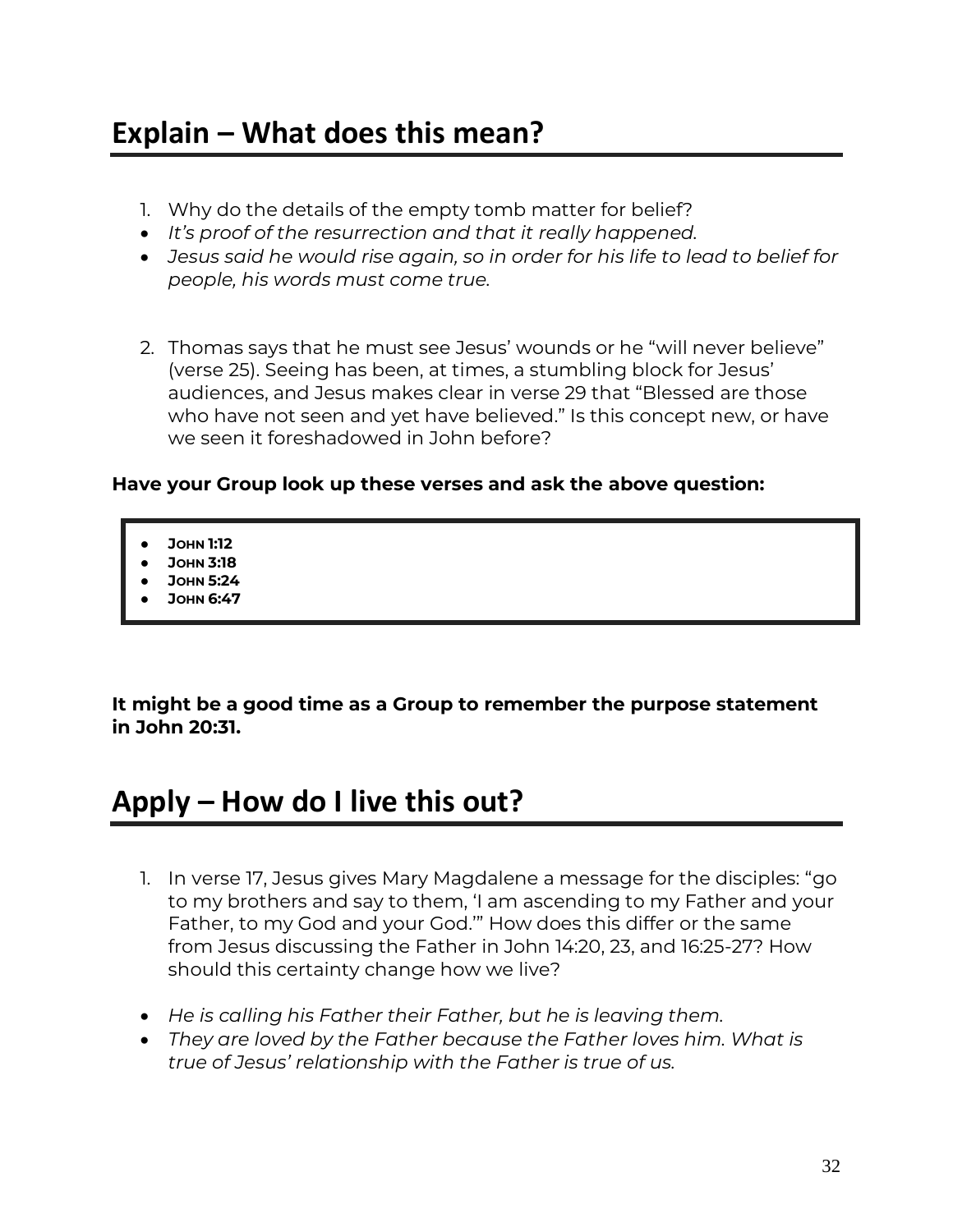- *He used to speak to them in figures of speech, but now he is clearly speaking to them about where he's going and what his relationship and their relationship with the Father is going forward.*
- *What he promised would happen is coming true.*
- *This is all true of us. We are loved by him. We will go and live with him. God is our Father.*
- 2. When Jesus appears to the disciples in verses 19-21, he offers them his peace and then calls them to action, repeating his prayer from 17:18. How are we, as believers today, also called to this action?

**JESUS IS ASSURING AND COMMISSIONING HIS DISCIPLES. IS THERE A TIME YOU FELT CLEARLY CALLED TO GO OR REACH OUT TO SOMEONE WITH THE GOSPEL? SHARE WITH YOUR GROUP TO GET THE BALL ROLLING.**

## **Respond – What's my next step?**

- 1. Where or how might God be calling you to be sent?
- 2. Pray for unbelievers in your life, that God would change their hearts to belief even without seeing and that believers around them (including yourself!) would be faithful to speak truth to them.

### **Additional Resources:**

### **Video:**

[God's Wonderful Surprise from the Jesus Storybook Bible.](https://www.youtube.com/watch?v=Ur3PZoQEGGk) (This is a children's Bible, but it's a beautiful and short retelling of Jesus appearing to Mary.)